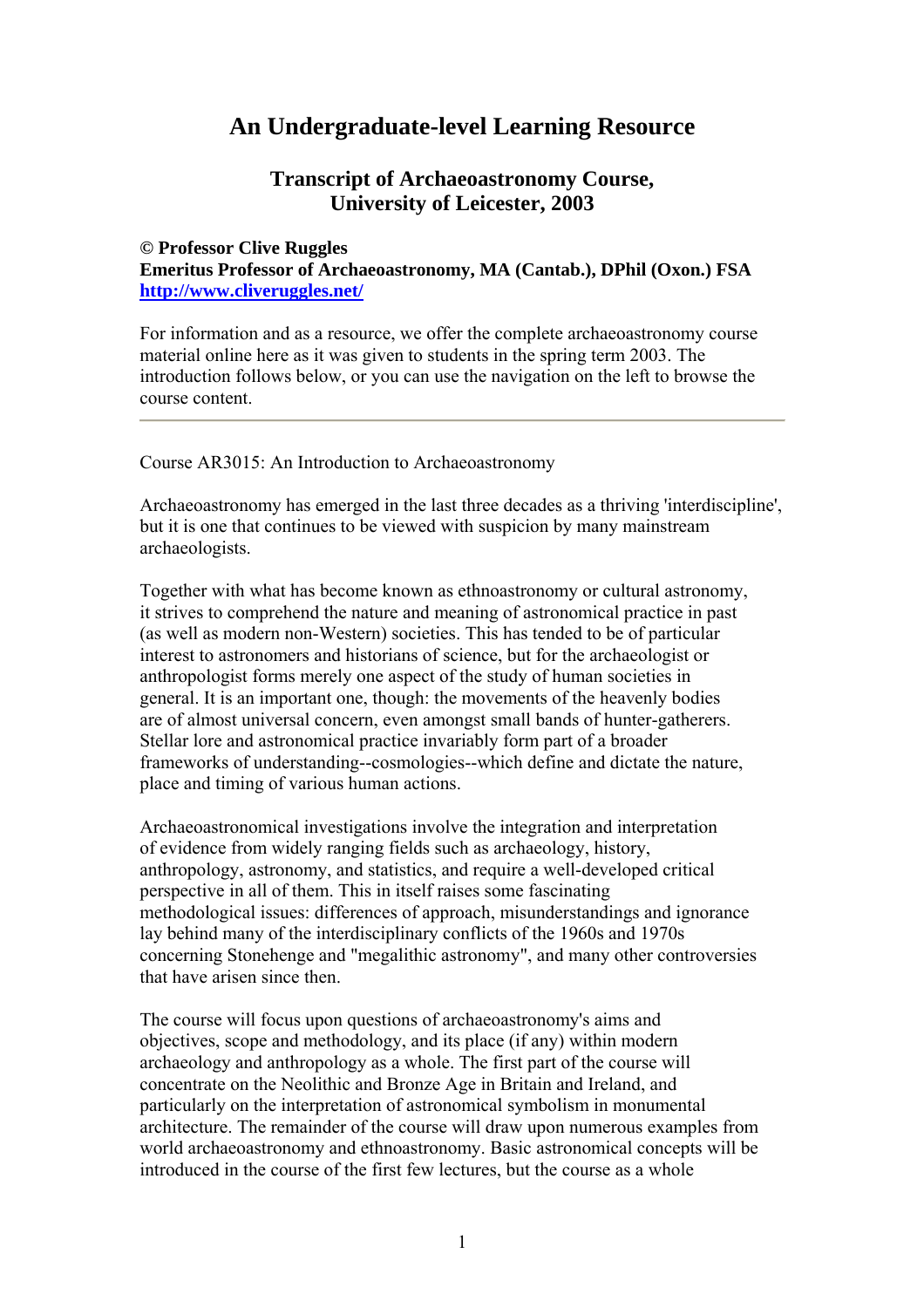will not concentrate upon technical details.

## *The general aims of the course are:*

- to introduce you to the scope of problems addressed by archaeoastronomy;
- to introduce you to the methodological principles and conflicts involved in archaeoastronomy;
- to help you develop a critical understanding of the role of archaeoastronomy within archaeology; and
- to help you develop an appreciation of the value and problems of highly interdisciplinary studies.

## *By the end of the course you should have:*

- an appreciation of the type and range of issues that archaeoastronomers strive to address;
- a basic understanding of the principal concepts and techniques used in archaeoastronomy;
- a basic understanding of the appearance of the night sky and the general principles of the diurnal, annual and longer-term motions of the celestial bodies; and
- an appreciation of the theoretical and methodological conflicts that arise through the clash of different disciplinary perspectives in this field, and the attempts that have been made to resolve them.

## **Course AR3015: An Introduction to Archaeoastronomy**

Lectures take place on Thursdays at 1.30-3.30 in Astley Clarke 10, except where otherwise stated.

## **Welcome and Introduction to Course**

Week 15, Jan 30 Introductory session--timetable, books, use of Web. [The nature and](http://www.le.ac.uk/has/cr/oldrug/aa/a3015/lec3.html)  [development of archaeoastronomy](http://www.le.ac.uk/has/cr/oldrug/aa/a3015/lec3.html)  Astronomy in prehistoric Britain and Ireland

Week 16, Feb 6 [Sun, moon and stones: the arguments surrounding "classic"](http://www.le.ac.uk/has/cr/oldrug/aa/a3015/lec2.html)  [astronomical sites](http://www.le.ac.uk/has/cr/oldrug/aa/a3015/lec2.html)

Week 17, Feb 13 [Going for groups: looking for trends in groups of monuments](http://www.le.ac.uk/has/cr/oldrug/aa/a3015/lec3.html)

Week 18, Feb 21[Archaeoastronomy in Britain and Ireland: key ideas, issues and](http://www.le.ac.uk/has/cr/oldrug/aa/a3015/lec4n5.html)  [themes \[Part 1\]](http://www.le.ac.uk/has/cr/oldrug/aa/a3015/lec4n5.html) NB This lecture is on FRIDAY at 12.30-2.30 in Room FJ 1119.

 $\overline{2}$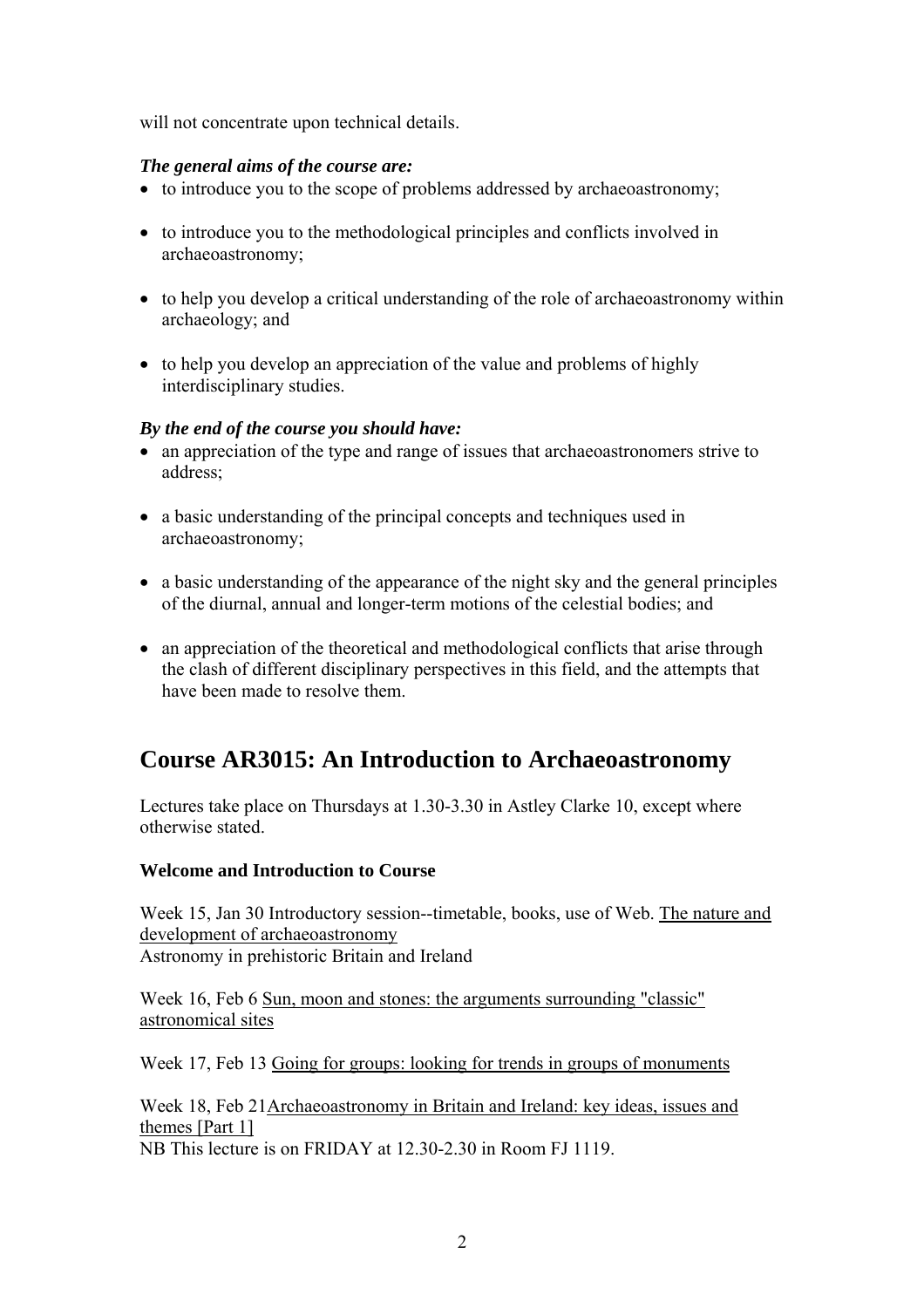Week 19, Feb 27 Planetarium session followed by: [Archaeoastronomy in Britain and](http://www.le.ac.uk/has/cr/oldrug/aa/a3015/lec4n5.html)  [Ireland: key ideas, issues and themes \[Part 2\]](http://www.le.ac.uk/has/cr/oldrug/aa/a3015/lec4n5.html)

Week 20, Mar 6 [SEMINAR: Interpretation and explanation: the social context of](http://www.le.ac.uk/has/cr/oldrug/aa/a3015/sem1.html)  [astronomy in prehistoric Britain and Ireland \(seminars\)](http://www.le.ac.uk/has/cr/oldrug/aa/a3015/sem1.html)  World Archaeoastronomy

Week 21, Mar 13 [European archaeoastronomy: orientations of tombs, temples and](http://www.le.ac.uk/has/cr/oldrug/aa/a3015/lec6.html)  [churches](http://www.le.ac.uk/has/cr/oldrug/aa/a3015/lec6.html)

Week 22, Mar 20 [The rise of American archaeoastronomy and the 'green' v. 'brown'](http://www.le.ac.uk/has/cr/oldrug/aa/a3015/lec7.html) [methodological divide](http://www.le.ac.uk/has/cr/oldrug/aa/a3015/lec7.html)

Week 23, May 1 [Integrating evidence from art and ethnohistory](http://www.le.ac.uk/has/cr/oldrug/aa/a3015/lec8.html)

Week 24, May 8 [Astronomy in context: case studies from modern indigenous groups](http://www.le.ac.uk/has/cr/oldrug/aa/a3015/lec9.html)

Week 25, May 15 [SEMINAR: Theory and method in archaeoastronomy: key issues](http://www.le.ac.uk/has/cr/oldrug/aa/a3015/sem2.html)  [\(seminars\)](http://www.le.ac.uk/has/cr/oldrug/aa/a3015/sem2.html)

And finally... Week 26, May 22 Field trip to the Peak District

## **Lecture 1: The nature and development of archaeoastronomy**

#### **Objectives**

To introduce archaeoastronomy through its "social history", from the Stonehenge and "megalithic astronomy" controversies of the 1960s and 1970s, the rise of "world archaeoastronomy" in the 1970s and 1980s, and its position relative to mainstream archaeology today.

#### **Main reading**

Introduction from *Astronomy in Prehistoric Britain and Ireland* 

## **Bibliography**

#### **"Historical" background**

*Stonehenge and Other British Stone Monuments Astronomically Considered*. J. Norman Lockyer. (Macmillan, 2nd. edn. 1909). The first scientific investigation of astronomical alignments at British prehistoric ritual monuments, by the astronomer editor of the journal "Nature".

*Stonehenge Decoded*, G.S. Hawkins and J.B. White (Fontana 1965). The cult book of the 1960s, and an invaluable insight into the nature of some of the material fuelling the controversies of the 1960s.

"Moonshine on Stonehenge." Richard Atkinson, *Antiquity*, 40 (1966), 212-16. Atkinson's reaction to Hawkins' book. A killer!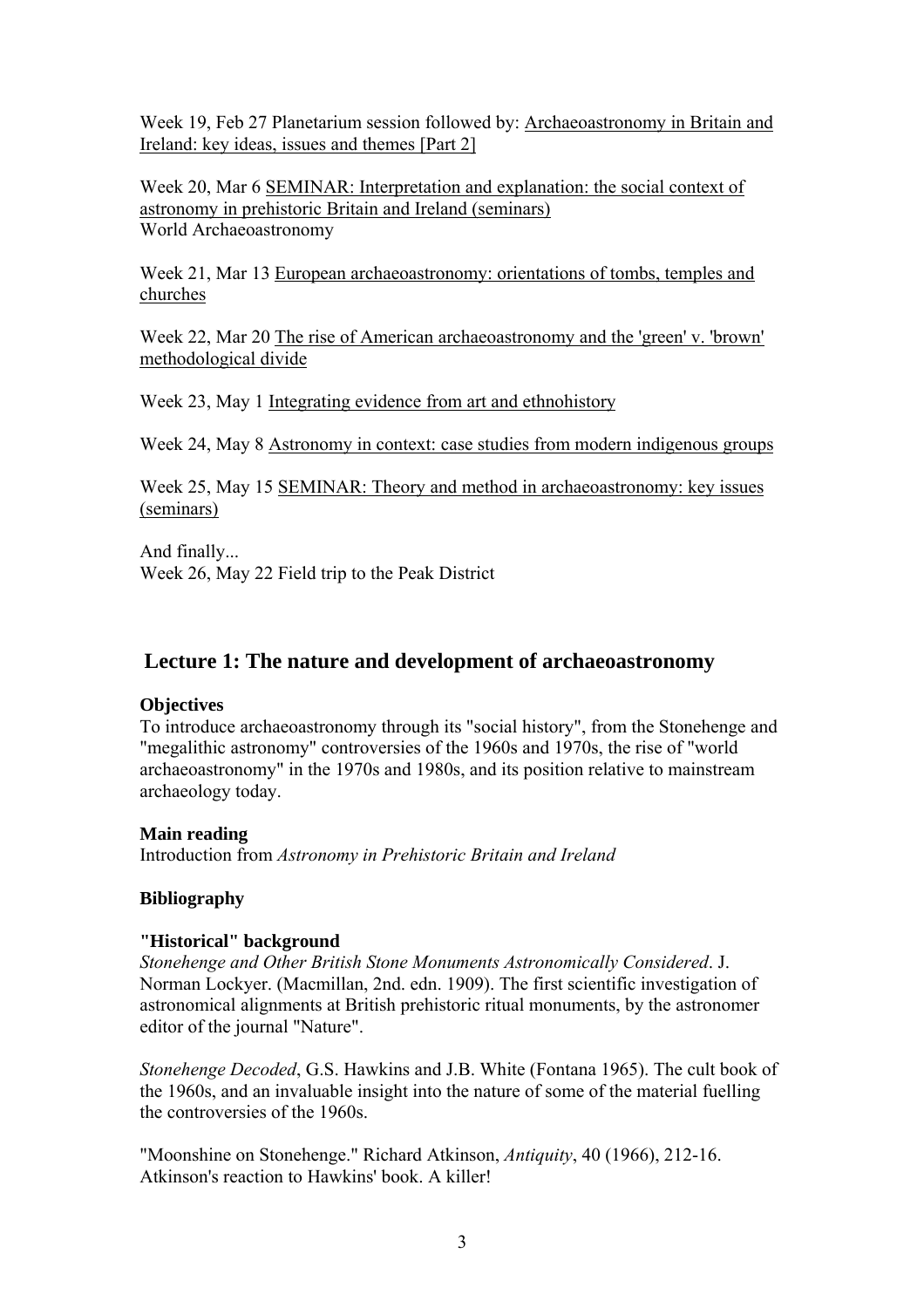"Speculations on Stonehenge." Fred Hoyle, *Antiquity* 40 (1966), 262-76. The professional astronomer enters the debate.

"God in the machine". Jacquetta Hawkes, *Antiquity* 41 (1967), 174-80. Further reaction to Hawkins and Hoyle.

*Megalithic Sites in Britain*, A. Thom (OUP 1967); *Megalithic Lunar Observatories*, A. Thom (OUP 1971). Alexander Thom's first two books, technical and making few concessions to those who cannot cope with mathematics. Worth glancing at to see the nature of the material with which archaeologists were faced in the 1970s, and to assess their reaction.

*From Stonehenge to Modern Cosmology*. Fred Hoyle (Freeman, 1972); *On Stonehenge*. Fred Hoyle (Heinemann, 1977). Fred Hoyle's books in which his theories of Stonehenge are developed in detail.

`The place of astronomy in the ancient world', *Philosophical Transactions of the Royal Society*, A276 (1974). Papers from a joint meeting of the British Academy and Royal Society held in 1972. One of the first meetings to draw together contributions on ancient astronomy worldwide.

'Megalithic astronomy--a prehistorian's comments.' *Journal for the History of Astronomy* 6 (1975), 42-52. Atkinson's reactions to Thom's work; rather different from his reactions to Hawkins' ten years earlier! *Science and Society in Prehistoric Britain*, E.W. MacKie (Paul Elek 1977).

Controversial book by an archaeologist who, against the trend of his colleagues, took fully on board the ideas of Thom about ancient astronomy and geometry and explored the social implications. See also MacKie's paper in Ruggles & Whittle (below), where he attempts to stave off the barrage of criticism.

*Astronomy and Society in Britain during the period 4000-1500 BC*, ed. C.L.N. Ruggles & A.W.R. Whittle (BAR 88, 1981). The Proceedings of a conference at which both sides in the `megalithic astronomy' debate met and exchanged views. A collection of papers from a diverse set of viewpoints.

"Archaeoastronomy and ethnoastronomy so far", by Elizabeth Chesley Baity.*Current Anthropology* 14 (1973), 389-449. A wide overview of work on astronomical practices in past and present non-Western societies.

*Archaeoastronomy in the Old World*, ed. D.C. Heggie (CUP 1982). The first of two volumes of Proceedings from the first `Oxford' International Conference in Archaeoastronomy, held in 1981. The "green" book.

*Archaeoastronomy in the New World*, ed. A.F. Aveni (CUP 1982). The second `Oxford 1' volume. The "brown" book.

Another book that is worth a look is *[Records in Stone](http://titles.cambridge.org/catalogue.asp?isbn=0521531306)*, edited by Clive Ruggles (CUP 1988), which has just been reprinted in paperback. This "posthumous festschrift" to Alexander Thom gives a good impression of the wide range of perspectives and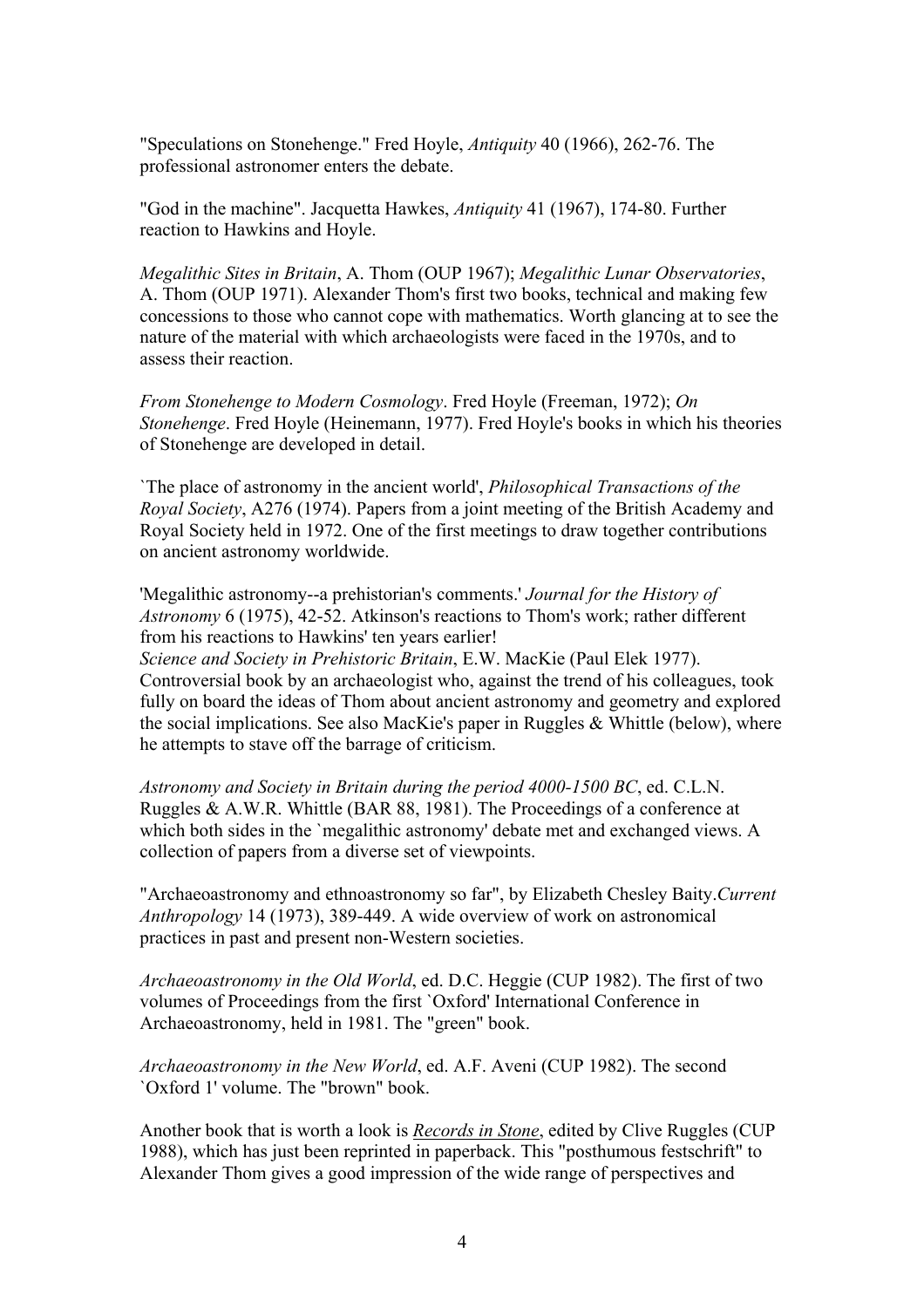approaches that were being applied in British archaeoastronomy in the 1980s. There are contributions by archaeologists, astronomers, engineers, and a range of serious amateurs, as well as comparative perspectives by two Amercian archaeoastronomers.

#### **Some recent publications and controversies**

*Stonehenge: Neolithic Man and the Cosmos*, by John North (HarperCollins, 1996), and reviews by Anthony Aveni (*Nature*, 383 (1996), 403-404) and Clive Ruggles (*Archaeoastronomy* no. 24(supplement to *Journal for the History of Astronomy* 30) (1999), S83-88).

"Cosmology, calendars, and society in Neolithic Orkney: a rejoinder to Euan MacKie", by Clive Ruggles and Gordon Barclay, *Antiquity* 74 (2000), 62-74. A response by Euan MacKie is available on the *Antiquity* web site [here,](http://intarch.ac.uk/antiquity/mackie02.html) with a summary in *Antiquity* 76 (2002), 666-668; and there is a further response by Ruggles and Barclay on pages 668–71.

## **OTHER SOURCE MATERIAL**

For some of the most recent source material, consult the *Archaeoastronomy* supplement to *Journal for the History of Astronomy* (this is filed in the library under history of astronomy as well as Archaeology) and the journal *[Archaeoastronomy: The](http://www.wam.umd.edu/~tlaloc/archastro/journal.html)  [Journal of Astronomy in Culture](http://www.wam.umd.edu/~tlaloc/archastro/journal.html)* published by the University of Texas Press.

## **Lecture 2: Sun, moon and stones: the arguments surrounding "classic" astronomical sites**

## **Objectives**

To introduce some fundamental issues of methodology.

To introduce some of the basic astronomical concepts.

This is done through case studies of five monuments that have been intensively discussed in the context of prehistoric astronomy: Newgrange, Ballochroy, Kintraw, Minard (Brainport Bay), and Le Grand Menhir Brisé (Carnac).

## **Main reading**

Chapter 1 in *Astronomy in Prehistoric Britain and Ireland*  Further information and supporting materials

## **Newgrange**

The definitive book on the excavations, which has a full account of the midwinter surise phenomenon and the roofbox, is *Newgrange: Archaeology, Art and Legend*, by Michael O'Kelly (Thames and Hudson 1982). Alternatively, see Claire O'Kelly's *Illustrated Guide to Newgrange* (John English, Wexford, 1967, 1971 & 1978).

For an interpretation of the designs carved on the roofbox as solar symbols, see pp 132-3 of Rodney Castleden's *The Making of Stonehenge* (Routledge 1993).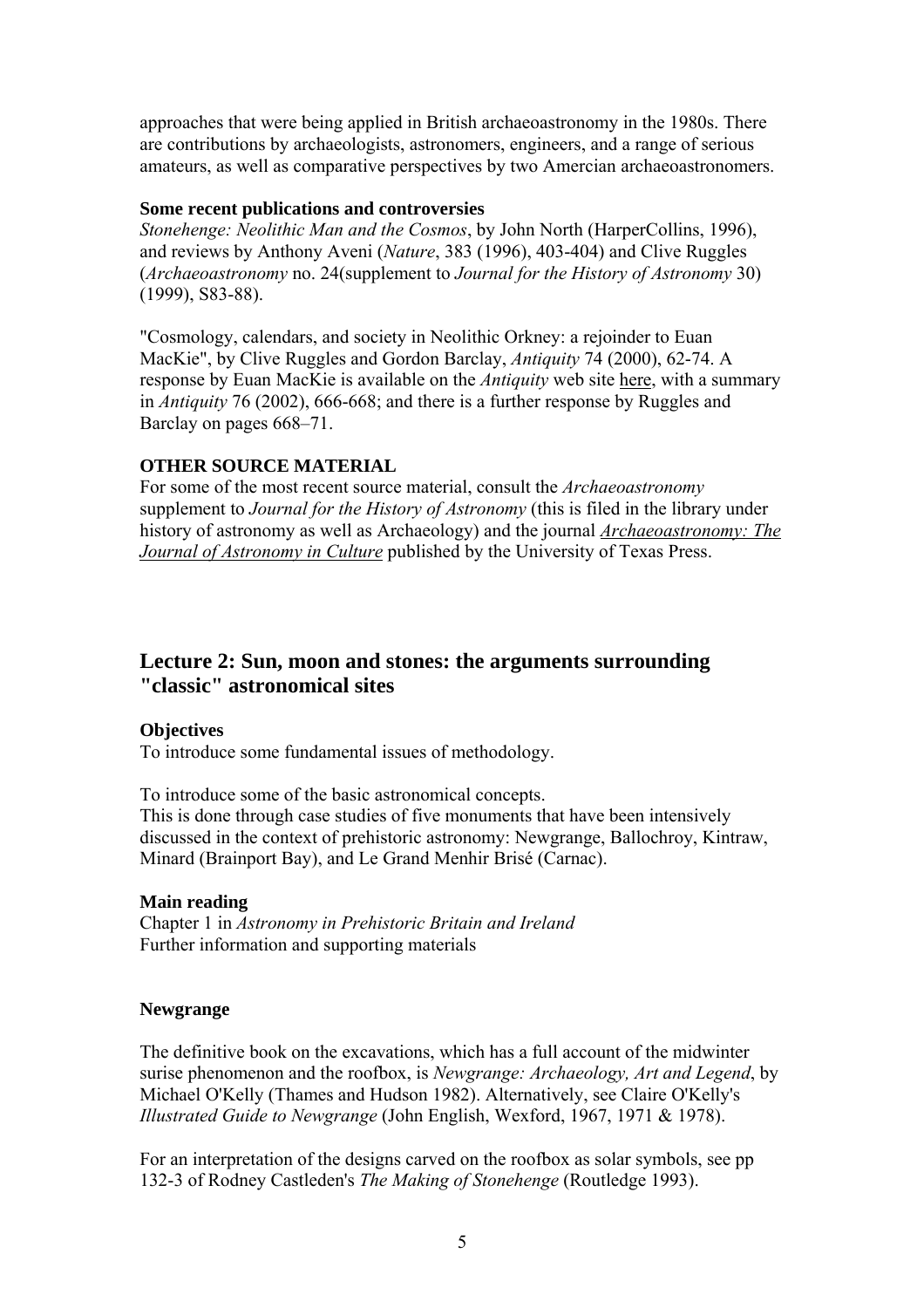For a more extensive, and individualistic, astronomical interpretation of the megalithic art at Newgrange and elsewhere, apply a critical eye to: *The Stars and the Stones: Ancient Art and Astronomy in Ireland*, by Martin Brennan (Thames and Hudson 1983).

## [Photos of Newgrange](http://www.le.ac.uk/has/cr/oldrug/aa/a3015/fotos1.html)

Take a look at a web resource that describes some detailed investigations into Newgrange and its solar alignment. Click [here,](http://www.iol.ie/~geniet/eng/newgrang.htm) [here](http://www.iol.ie/~geniet/eng/roofbox.htm) and [here](http://www.iol.ie/~geniet/eng/top.htm), and use the "Back" button on your web browser to return to this page afterwards.

## **Ballochroy**

The original astronomical account of Ballochroy by Thom was published in 1954, in the *Journal of the British Astronomical Association* (vol 64, pp. 396-404). For commentary by an astronomer see Douglas Heggie's *Megalithic Science* (Thames and Hudson, 1982).

For archaeological critiques see pp. 176-8 of MacKie's paper in *The Place of Astronomy in the Ancient World* (see [Lecture 1 info.\)](http://www.le.ac.uk/has/cr/oldrug/aa/a3015/lec1.html) and ch. 2 of Aubrey Burl's *Prehistoric Astronomy and Ritual* (Shire 1983 & 1997). (This is a short but useful introduction to a number of the topics covered in the first two or three lectures.)

[Photos of Ballochroy](http://www.le.ac.uk/ar/oldrug/aa/a3015/fotos2.html)

## **Kintraw**

For MacKie's account of his excavation to test Thom's astronomical hypothesis, see pp. 178-85 of MacKie's paper in *The Place of Astronomy in the Ancient World"* (see [Lecture 1 info\)](http://www.le.ac.uk/has/cr/oldrug/aa/a3015/lec1.html).

For critiques see pp 211-5 of Jon Patrick's paper in *Astronomy and Society* (see [Lecture 1 info\)](http://www.le.ac.uk/has/cr/oldrug/aa/a3015/lec1.html) and McCreery et al.'s paper in *Archaeoastronomy in the Old World* (see [Lecture 1 info](http://www.le.ac.uk/has/cr/oldrug/aa/a3015/lec1.html)).

[Photos of Kintraw](http://www.le.ac.uk/has/cr/oldrug/aa/a3015/fotos3.html)

## **Minard (Brainport Bay)**

This enigmatic collection of structures--artificially enhanced platforms, standing stones, cup-marked stones and other features--was brought to prominence in the "megalithic astronomy" debate by Euan MacKie, who believed it to be a prehistoric calendrical complex. It raises a number of methodological issues to do with procedures for testing astronomical ideas using archaeological techniques, and whether this is the best way to proceed in the first place.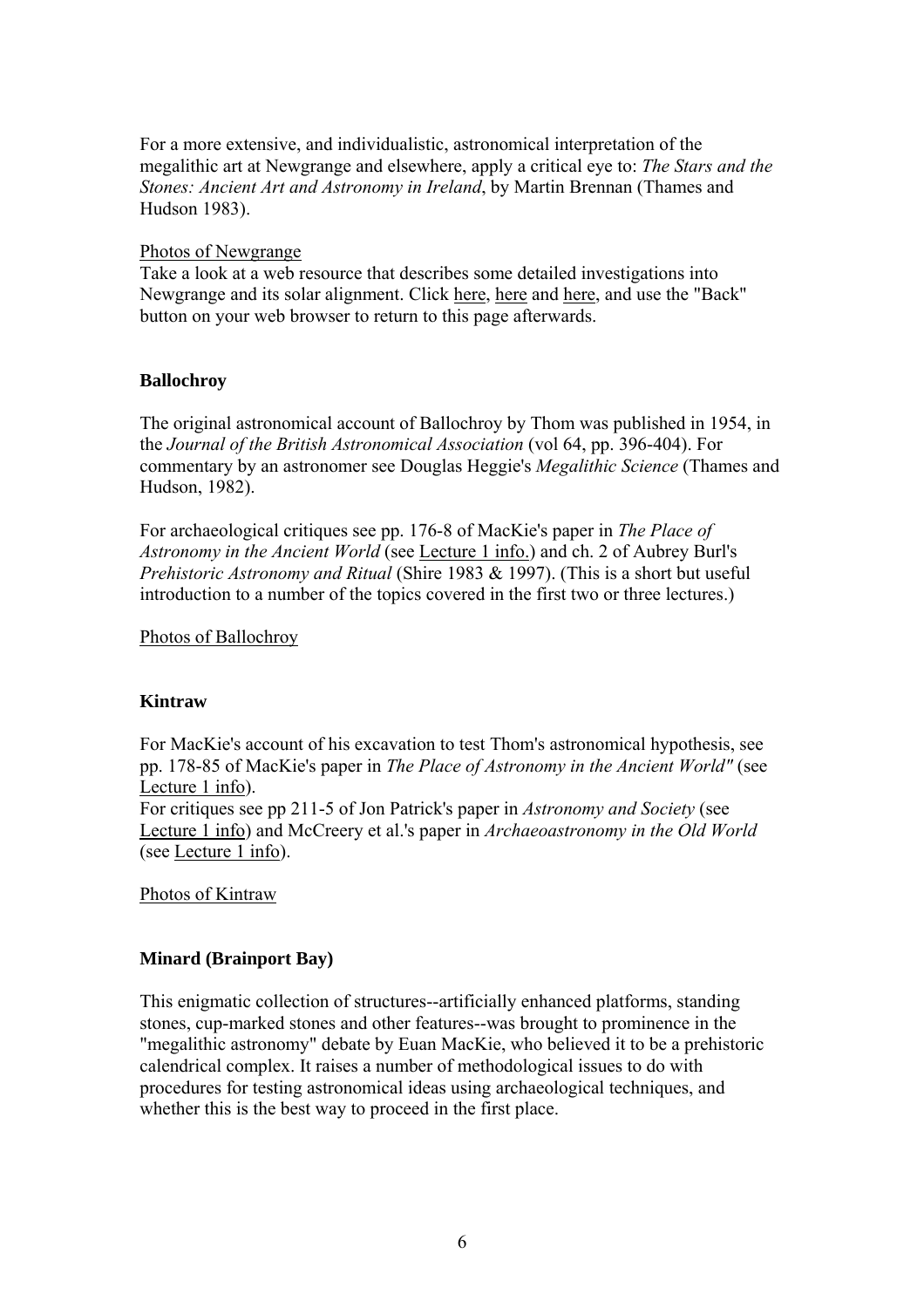A detailed critique is contained in Chapter 1 of *Astronomy in Prehistoric Britain and Ireland.* I didn't show many photos of Minard in the lecture, and [these](http://www.le.ac.uk/has/cr/oldrug/aa/a3015/fotos4.html) will supplement the ones in the book.

What is most striking about Brainport Bay is that a number of stone structures occur in a single NE-SW alignment. These were explored from 1976 onwards by members of the mid-Argyll Archaeological Society. Euan MacKie's attention was first drawn to the site in 1976. For his early ideas in relation to the 'main alignment' see MacKie's paper in *Astronomy and Society*, ed. Ruggles and Whittle (BAR88, 1981) 131-4. The argument was extended later when he explored features in the vicinity of a standing stone at Oak Bank (see MacKie, Euan W., Fane Gladwin, P. and Roy, Archie E. (1985). "A prehistoric calendrical site in Argyll?" *Nature* 314, 158-61); MacKie's chapter in *[Records in Stone](http://titles.cambridge.org/catalogue.asp?isbn=0521531306)*, ed. Ruggles, CUP 1988.

#### **[L](http://www.le.ac.uk/archaeology/rug/image_collection/cd12/015.html)e Grand Menhir Brisé**

[Could the backsights have arisen by chance? For different points of view](http://www.le.ac.uk/archaeology/rug/image_collection/cd12/015.html)  [see Jon D. Patrick and C.J. Butler, "On the interpretation of the Carnac](http://www.le.ac.uk/archaeology/rug/image_collection/cd12/015.html)  [menhirs and alignments by A. and A.S. Thom](http://www.le.ac.uk/archaeology/rug/image_collection/cd12/015.html)*", Irish Archaeological Research Forum*[, 1\(2\) \(1974\), 29-39, p. 30; Richard Atkinson, "Megalithic astronomy: a](http://www.le.ac.uk/archaeology/rug/image_collection/cd12/015.html)  prehistorian's comments", *JHA* [6 \(1975\), 42-52, pp. 44-5; Peter R. Freeman, "Carnac](http://www.le.ac.uk/archaeology/rug/image_collection/cd12/015.html)  [probabilities corrected",](http://www.le.ac.uk/archaeology/rug/image_collection/cd12/015.html) *JHA* 6 (1975), 219.

But for a definitive critique of Thom's ideas see Evan Hadingham, "The lunar observatory hypothesis at Carnac: a reconsideration", *Antiquity* 45 (1981), 35-42. On whether the great menhir ever actually stood, or fell during erection, contrast Robert L. Merritt and Archibald S. Thom, "Le Grand Menhir Brisé", *Arch. J*., 137 (1980), 27-39, and R. Hornsey, "The Grand Menhir Brise: megalithic success or failure?", *Oxford J. Arch*. 6(2) (1987), 185-217.

#### **Basic astronomical concept**s

Several books contain reasonable accounts of the background concepts introduced in the lecture, but most also go into a lot of technical detail unnecessary for our purposes. For a short explanation of declination, see Astronomy Box 1 in *Astronomy in Prehistoric Britain and Ireland*. For a short and simple explanation of the motions of the sun and moon, see pp 220-1 of Christopher Chippindale's *Stonehenge Complete* (Thames and Hudson, 2nd edn, 1994). For fuller explanations, see other Astronomy Boxes in Chapter 1 of *APBI*.

## **Lecture 3: Going for groups: looking for trends in groups of monuments**

#### **Objectives**

To introduce you to some simple probability arguments and their potential strengths and their weaknesses.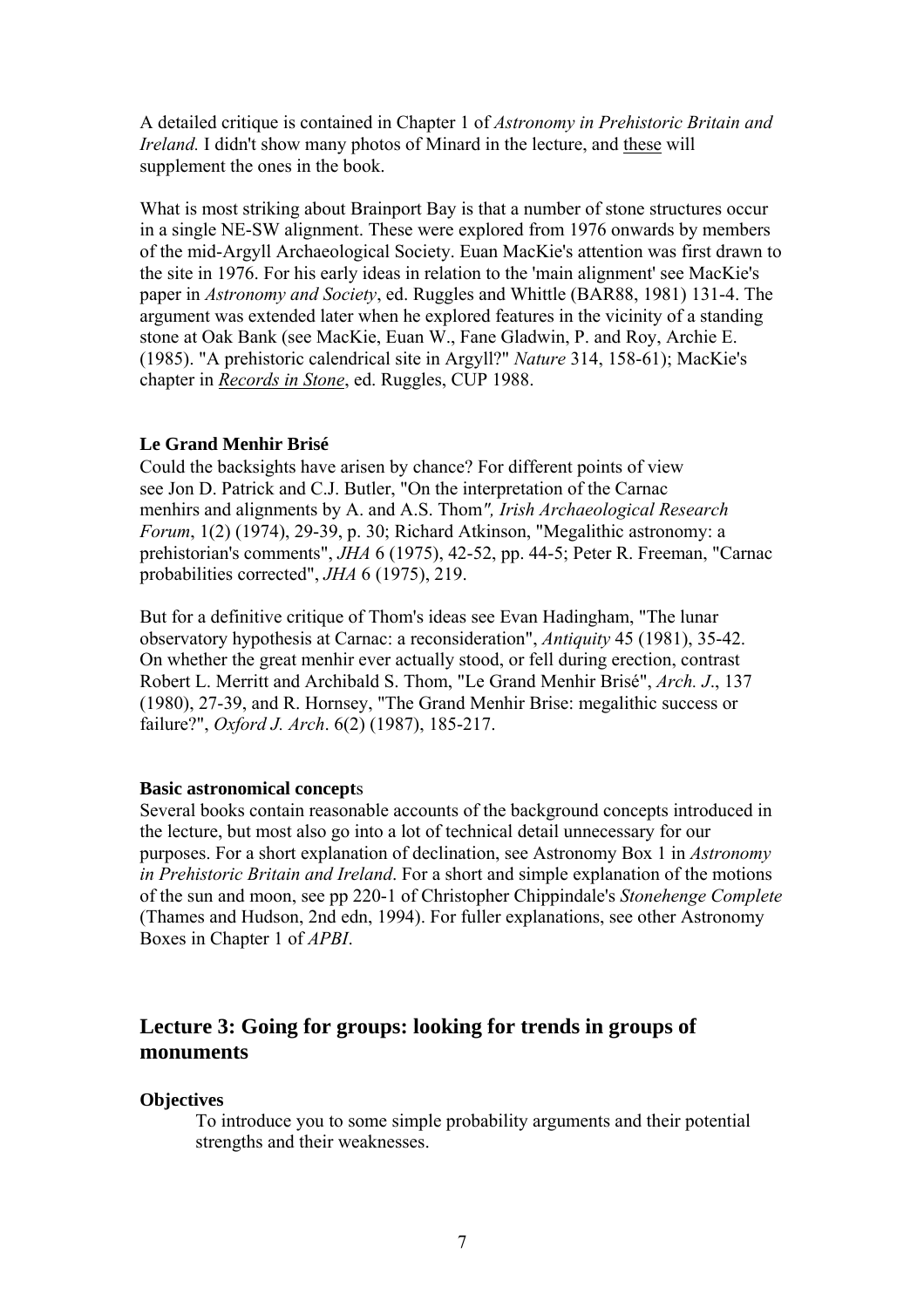To introduce you to arguments involving archaeoastronomical evidence from groups of monuments, and to give you an adequate basis to assess their strengths and limitations.

## **Main reading**

Chapter 1 in *Astronomy in Prehistoric Britain and Ireland*, from p. 35 (Stonehenge); Chapter 5 in *Astronomy in Prehistoric Britain and Ireland* 

## **Further information and supporting materials**

## **Stonehenge: sun, moon and probability**

The probability arguments that are at the core of Hawkins' assertion that Stonehenge incorporated numerous deliberate solar and lunar alignments, are contained in his paper published in *Nature* in 1963 and reproduced as Appendix A of *Stonehenge Decoded* (see [Lecture 1 info.\)](http://www.le.ac.uk/has/cr/oldrug/aa/a3015/lec1.html). For a critique see pp. 148-151 of Douglas Heggie's *Megalithic Science* (Thames & Hudson, 1982) as well as pp. 42-43 of *Astronomy in Prehistoric Britain and Ireland*.

More generally about mid-twentieth-century ideas about Stonehenge astronomy, deriving from Newham, Hawkins, Hoyle etc: there are numerous discussions and critiques, but see especially Heggie's *Megalithic Science*, which gives a critical discussion from the point of view of an astronomer. The first edition of Chippindale's *Stonehenge Complete* (Thames and Hudson, London, 1983) discusses Stonehenge astronomy in some detail (pp. 216-35), but this is considerably cut down in ch. 14 of the 1994 edition as it is "no longer a current affair" (p. 276). See also Rodney Castleden's *The Making of Stonehenge* (Routledge, 1993), pp. 18-27.

Full reports on excavations at and around Stonehenge in this century have finally appeared in Cleal, Walker and Montague, *Stonehenge in its Landscape: Twentiethcentury Excavations*, English Heritage (English Heritage Archaeological Report 10), London, 1995.

More on Stonehenge in a later lecture.

## **Thom's "megalithic astronomy"**

In the course we do not consider the work of Alexander Thom and its reassessment in any detail, partly because the topic is a very technical one and partly because many of the issues are no longer of current archaeological interest. However, it is worth skimming through Chapters 2 and 3 of *Astronomy in Prehistoric Britain and Ireland*, and you should at least read the first and last sections of Chapter 2 and the first and last two sections (from 'Lessons Learned' onwards) of Chapter 3. Fun time!

And, while you're at it, why not see if you can identify [the four foresights at the](http://www.le.ac.uk/has/cr/oldrug/aa/a3015/fotos5.html)  [Brodgar "lunar observatory".](http://www.le.ac.uk/has/cr/oldrug/aa/a3015/fotos5.html)...

## **Local groups of similar monuments**

Chapters 5 and 6 of *Astronomy and Prehistoric Britain and Ireland* include all the pointers you need to further reading.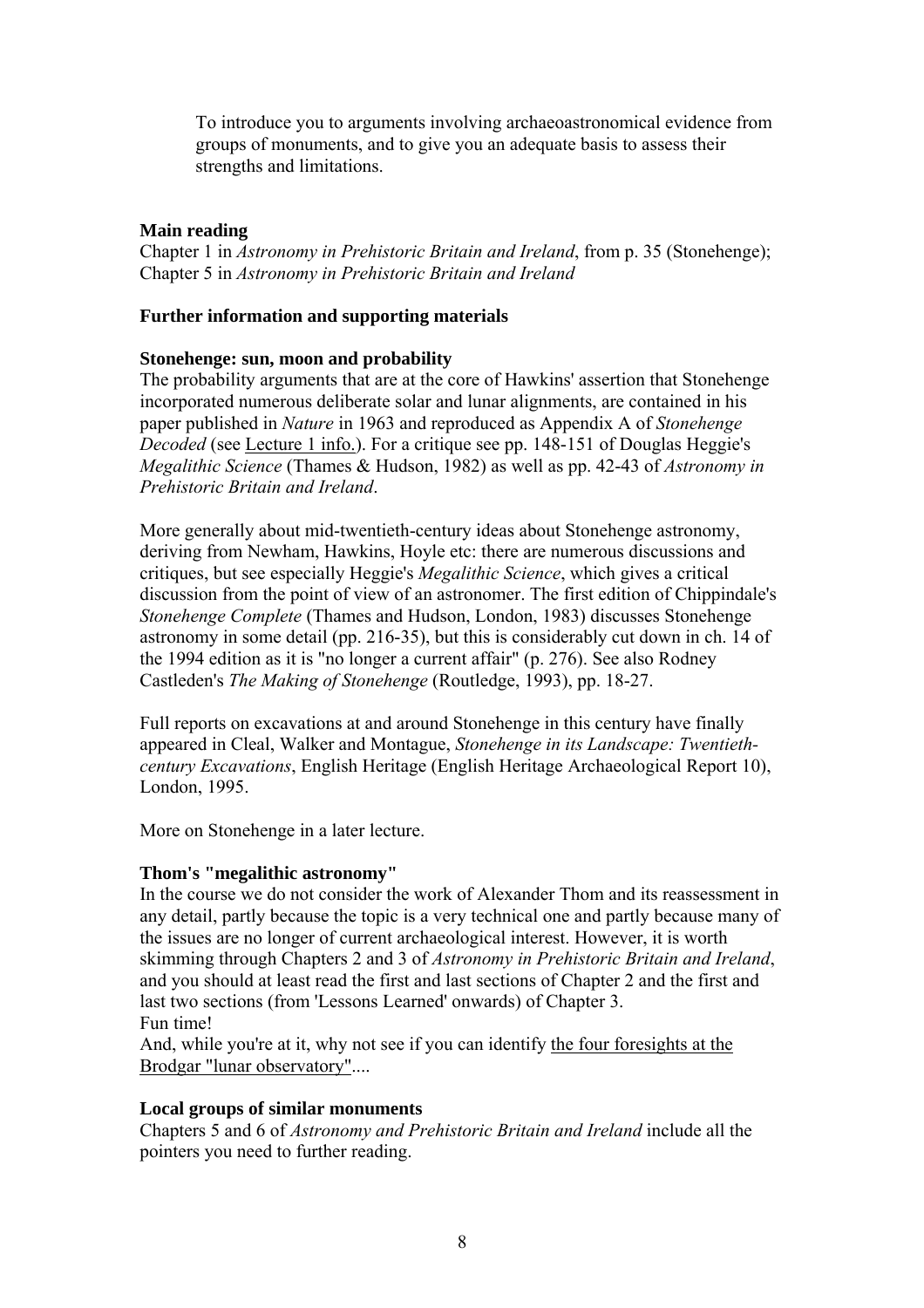## **Recumbent stone circles**

The Scottish RSCs are one of the most important local groups of monuments in archaeoastronomy as they manifest a consistent symbolic relationship with the midsummer full moon. For a full discussion see *APBI* Chapter 5 up to p. 99. See also Aubrey Burl's *The Stone Circles of Britain, Ireland and Brittany* (Yale University Press, 2000).

On the web: Richard Bradley's recent excavations at Tomnaverie: see [here](http://www.rdg.ac.uk/archaeology/Research/Tomnaverie/Tomnaverie.htm) and [here](http://www.users.globalnet.co.uk/~stones/text/tomnav.htm). [Photos of recumbent stone circles](http://www.le.ac.uk/has/cr/oldrug/aa/a3015/fotos6.html)

## **Axial stone circles**

These are type of stone circle found in the south-west of Ireland distinguished by having a recumbent, or axial, stone around SSW and two high uprights, or "portals" placed on the opposite side. Their similarity in form to the Scottish recumbent stone circles has led to them also being termed "recumbent stone circles" by some authors. They are generally smaller than the Scottish RSCs, some consisting of only five stones in total. See *APBI* Chapter 5 from p. 99. [Photos of axial stone circles](http://www.le.ac.uk/has/cr/oldrug/aa/a3015/fotos7.html)

## **Short stone row**s

See *APBI* Chapter 6. Also known as "stone alignments", these are rows of up to six standing stones set up in parts of Britain and Ireland, with particular concentrations in western Scotland, northern Ireland and south-western Ireland, erected between about 3000 and 1500 cal BC. *Stone Rows* by A. Thom, A.S. Thom and A. Burl (BAR International Series S560, 1990, in two volumes) and *From Carnac to Callanish: The Prehistoric Stone Rows and Avenues of Britain, Ireland and Brittany*, by Aubrey Burl (Yale University Press, 1993) both contain full gazetteers.

[Photos of south-west Irish short stone rows](http://www.le.ac.uk/has/cr/oldrug/aa/a3015/fotos9.html)

[Photos of western Scottish short stone rows](http://www.le.ac.uk/has/cr/oldrug/aa/a3015/fotos8.html)

[Short stone rows of Britain and Ireland: further examples](http://www.le.ac.uk/has/cr/oldrug/aa/a3015/fotos8a.html)

## **"The general v. the specific"**

I used the example of the Clava cairns to illustrate the question of how we balance statistical evidence from trends at local groups of monuments against broader contextual evidence from single sites. See also Richard Bradley's *The Good Stones: A New Investigation of the Clava Cairns* (Society of Antiquaries of Scotland monograph series no. 17, 2000), especially p. 126.

On the web: Richard Bradley's excavations at Balnuaran of Clava: see [here](http://www.archaeology.co.uk/timeline/prehistory/clava/clava.htm).

The general theme is developed in my paper "The general and the specific", *[Archaeoastronomy: The Journal of Astronomy in Culture](http://www.wam.umd.edu/~tlaloc/archastro/journal.html)* (University of Texas Press), 15 (2000), 151-177. This article broadens the discussion to take into account, for example, Mesoamerican case studies, but might be worth a read at this stage of the course.

## **Lectures 4 & 5: Archaeoastronomy in Britain and Ireland: key ideas, issues and themes**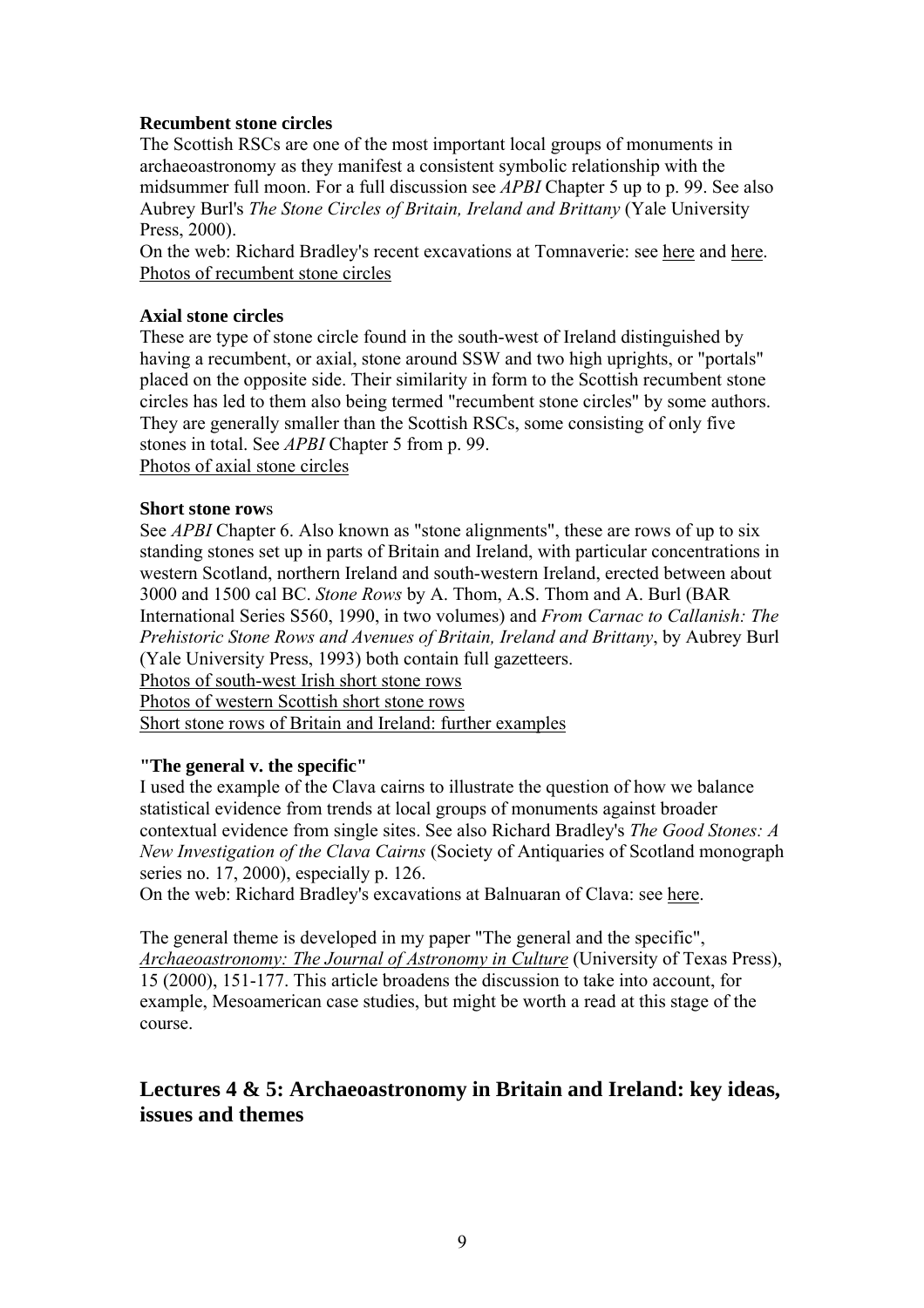## **Objectives**

To familiarise you with some of the claims relating to astronomy that have appeared recently in the mainstream archaeological literature, and to introduce you to some of the interpretative issues that they raise.

The case studies will be arranged roughly chronologically and span the Neolithic through to the Iron Age.

## **Main reading**

Chapter 8 in *Astronomy in Prehistoric Britain and Ireland*.

## **Further information and supporting materials**

## **Neolithic and Bronze Age Britain and Ireland**

See chapter 8 of *APBI* for pointers to detailed references on particular topics covered here. For a shorter overview see my chapter in *Prehistoric Ritual and Religion*, edited by Alex Gibson and Derek Simpson (Sutton, 1998).

On patterns of formal deposition at Stonehenge, see Joshua Pollard and Clive Ruggles, "Shifting perceptions: spatial order, cosmology, and patterns of deposition at Stonehenge", *Cambridge Archaeological Journal*, 11(1) (2001), 69–90.

A recent publication relevant to a number of issues raised in the lecture is the paper by myself and Gordon Barclay entitled "Cosmology, calendars and society in Neolithic Orkney: a rejoinder to Euan MacKie" in *Antiquity*, 74 (2000), 62–74.

Photograph of the "Slaughter Stone" and Heelstone at Stonehenge Copyright © [Graeme Barker](http://www.le.ac.uk/ar/staff_gb.htm)

## **Astronomy and Landscape**

Although not covered in any detail in lectures, the question of how astronomical concerns relate to broader issues of landscape perception and the spatial correlates of human activity in the landscape, including monument construction, is well illustrated by the North Mull project which is covered in some detail in Chapter 7 of *APBI*. See also [these pictures](http://www.le.ac.uk/has/cr/oldrug/aa/a3015/fotos10.html). Also relevant to these questions is the mid-Ulster complex of stone circles and rows, a preliminary report on which can be found in pp. 51-71 of *Astronomy, Cosmology and Landscape* (see [Core texts](http://www.le.ac.uk/has/cr/oldrug/aa/a3015/booklist.html)).

## **The Iron Age and beyond**

On Fiskerton, a popular article by Mike Pitts entitled "Altar of the Druids" appeared last year in *New Scientist* (16 Feb 2002). One of our Masters students (Serena Fredrick) worked on the problem for her dissertation project last summer. The archaeological report on the site is *Fiskerton: Iron Age Timber Causeway with Iron Age and Roman Votive Offerings* by Naomi Field and Mike Parker Pearson (Oxbow Books, 2002).

## **Seminar session 1**

The main aim of the session is to have a broad-based discussion focussing on issues of interpretation and explanation. There will be three teams, each of whom will take a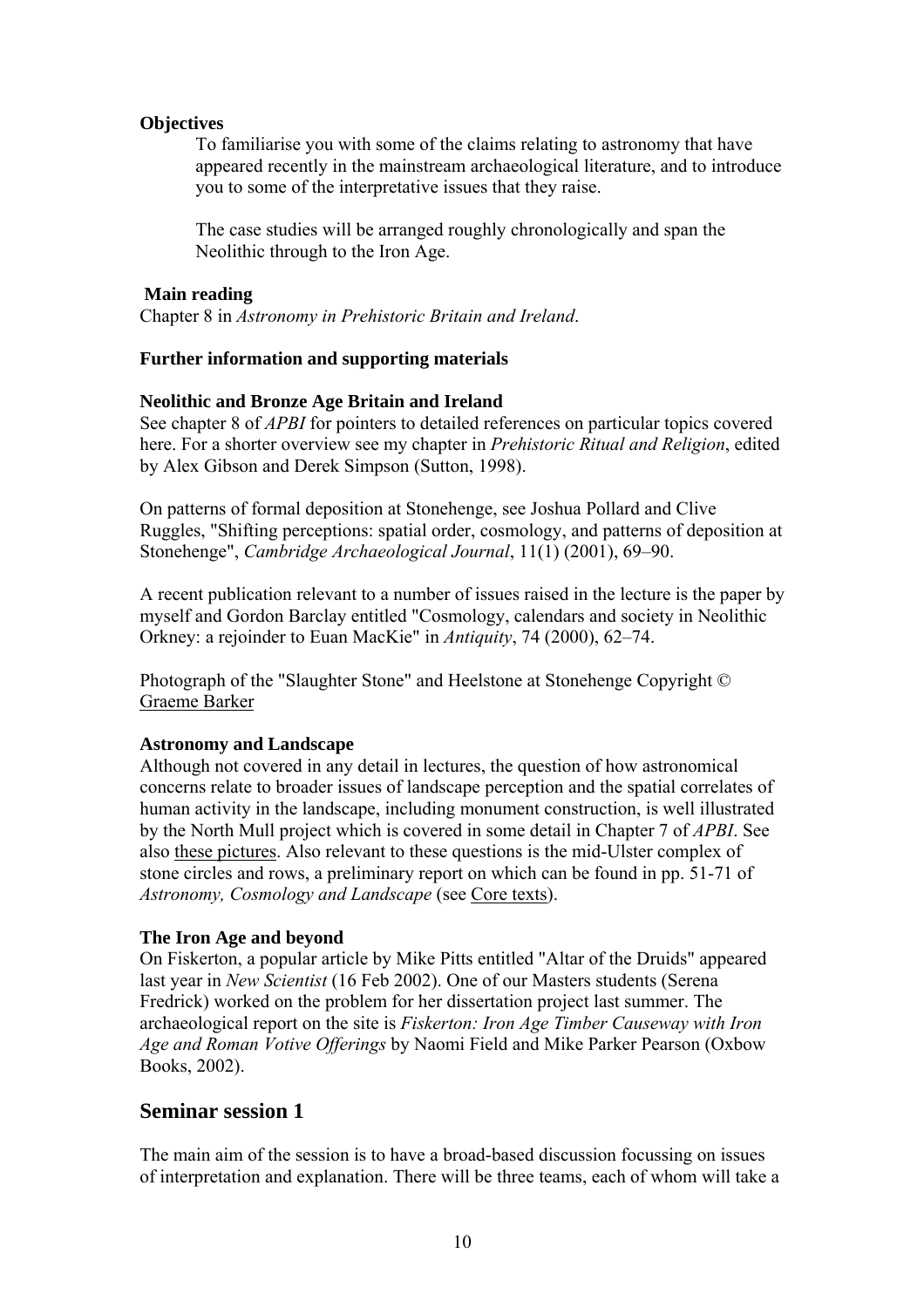paper which mentions astronomical alignments, but contextualised in a broader discussion of monuments and landscape. The three papers all come from the recent book *Monuments and Landscape in Atlantic Europe*, edited by Chris Scarre (Routledge, 2002) and are:

- On recumbent stone circles, by Richard Bradley
- On Cork-Kerry megaliths, by William O'Brien
- On Neolithic monuments in Brittany, by Chris Scarre

The central question to consider is: how does archaeoastronomy fit into these authors' broader interpretations of a set of monuments? For example, you might consider:

- How does each author claim that astronomical alignments might have arisen?
- How do they go about recognising them?
- How do they assess their significance?

Each team of three people will lead the discussion with short presentations in a format of their choosing, but there will be plenty of time for a debate to lead on from there.

I hope to be feeding in and clarifying issues, but primarily I want to get you all thinking, so the floor is yours rather than mine and I aim to be doing as little talking as possible!

## **Lecture 6: European archaeoastronomy: orientations of tombs, temples and churches**

#### **Objectives**

To familiarise you with some of the claims relating to astronomy that have appeared within continental Europe and over a much broader chronological period than we have considered so far.

The case studies are chosen so as to raise interpretative issues of a different nature from those we have encountered so far.

#### **Main readings**

Chapter 8 in *Astronomy in Prehistoric Britain and Ireland*.

Michael Hoskin, *Tombs, Temples and their Orientations* (Ocarina, 2001).

Steve McCluskey, *Astronomies and Cultures in Early Medieval Europe* (Cambridge UP, 1998).

Stanisław Iwaniszewski, "Archaeoastronomy in traditional areas of Eurasia: a review paper", *Archaeoastronomy: The Journal of Astronomy in Culture*, 14(2)(1999), 87- 127.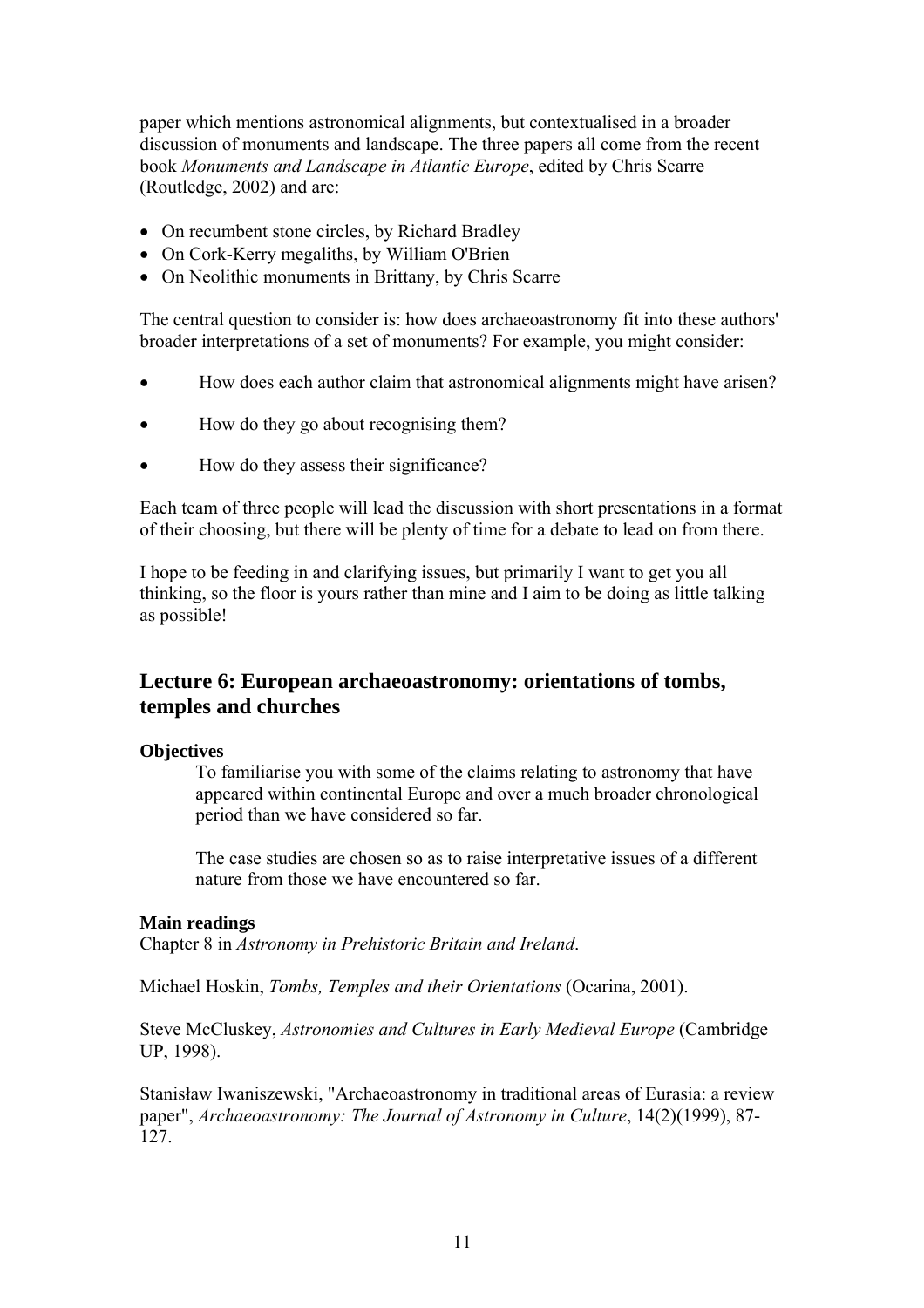### **Further information and supporting materials**

#### **The Abri Blanchard bone**

The original commentary appeared in Alexander Marshack's *The Roots of Civilization*, first published in 1972. For some references to Marshack's ideas and critiques of them, see notes 6 and 7 on page 244 of *Astronomy in Prehistoric Britain and Ireland*. A reference is also given there to claims that there might be British examples of Upper Palaeolithic bones with series of incised markings, but see F. d'Errico, C.T. Williams and C.B. Stringer, "AMS dating and microscopic analysis of the Sherborne bone", *J. Arch. Sci.*, 25 (1998), 777-87.

On the web: A general web page on archaeoastronomy featuring a commentary on the Abri Blanchard bone: see [here](http://www.calacademy.org/calwild/sum99/watcher.htm) .

#### **Orientations of tombs and temples in Mediterranean Europe**

The seminal work here is Michael Hoskin's book. This extends the short discussion in the paragraph spanning pages 125-6 in *APBI* and sets orientation patterns in British and Irish Neolithic and Bronze Age monuments in a considerably broader European context. Based on data from over 3000 later prehistoric tombs and temples, it can leave nobody in any doubt that orientation is a hugely significant factor in trying to interpret these monuments

#### **The Politicization of Archaeoastronomy in Europe**

The most notorious episode in this regard, the appropriation of archaeoastronomy in support of the nationalist agenda in Nazi Germany, is well described on pp. 58-65 of John Michell's *A Little History of Astro-archaeology* (Thames and Hudson, 1989).

## **The Coligny Calendar**

On pre-Roman calendrical rituals and their Christianisation, and on the Coligny calendar, see Chapter 4 of *Astronomies and Cultures in Early Medieval Europe*.

## **Lecture 7: The rise of American archaeoastronomy and the "green" v. "brown" methodological divide**

## **Objectives**

.

To give you an understanding of the context within which American archaeoastronomy emerged in the 1970s, and in particular its theoretical and methodological starting points and how they differed from "megalithic astronomy" in Britain.

To identify some of the fundamental issues at the heart of the "green" v. "brown" methodological debate of the 1980s.

After a general introduction to Maya astronomy and the Mesoamerican calendar, Mesoamerican archaeoastronomy is introduced through the search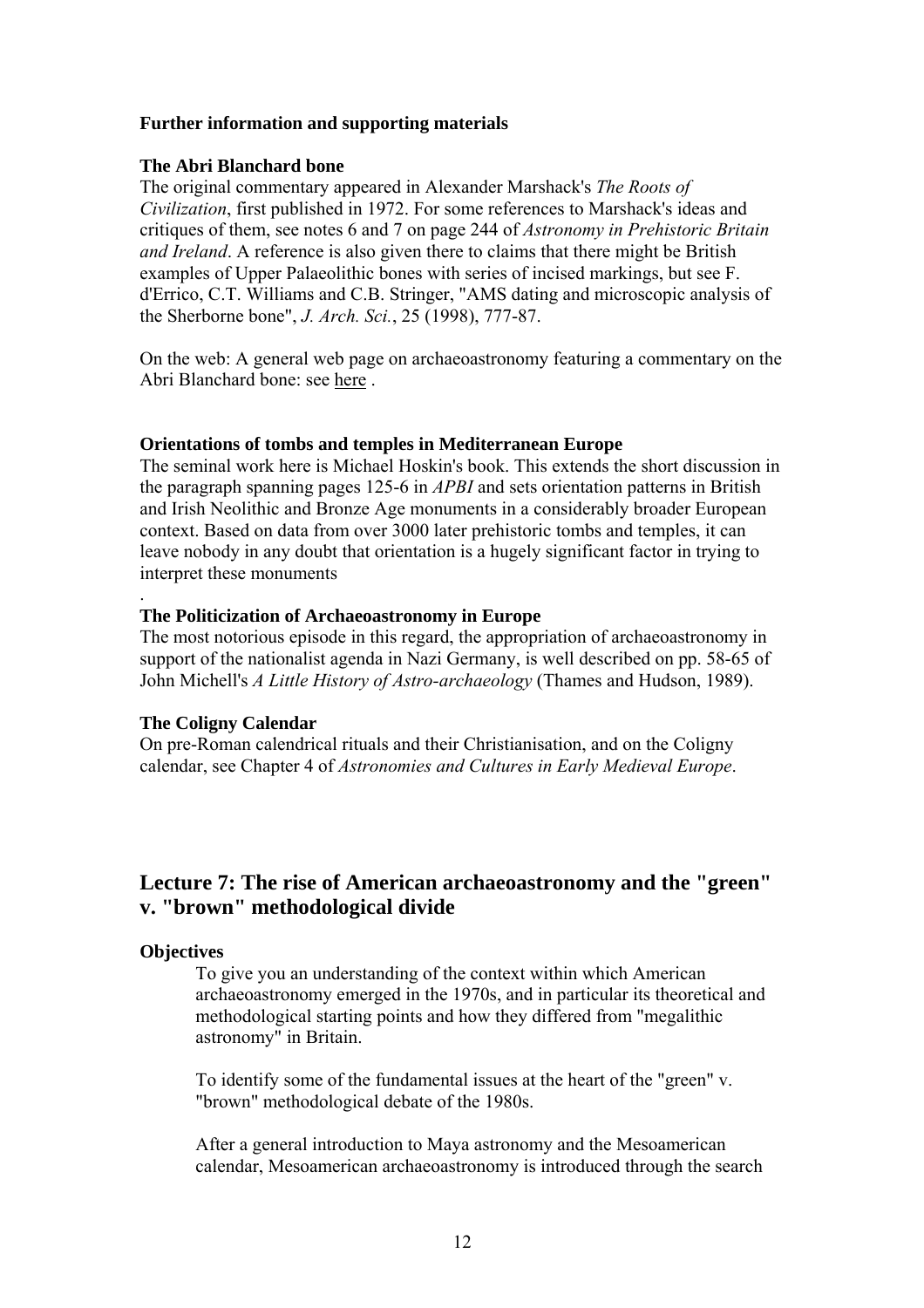for observing instruments: the caracol at Chichen Itza and zenith tubes at Monte Alban and Xochicalco. We shall then discuss two case studies which highlight key methodological issues: the Venus alignment of the Governor's Palace at Uxmal; and the function and meaning of the pecked-cross circles at Teotihuacan.

### **Further information and supporting materials**

On the general archaeological background to Mesoamerica there are several books in the library, such as *The Archaeology of Mesoamerica*, ed. Warwick Bray and Linda Manzanilla, British Museum Press, London, 1999.

## **Maya astronomy and the Mesoamerican calendar**

On the Maya generally, see Michael Coe's *The Maya*. The 4th edn. was published in 1987. The last chapter covers Maya cosmology, numbers, astronomy and calendrics. For a classic account of Maya astronomy see Thomson in *The Place of Astronomy in the Ancient World*, Phil. Trans. R. Soc. Lond. A276 (1974), 83-99. There is also an excellent introduction entitled "Maya astronomy: what we know and how we know it", by Barbara Tedlock, in *Archaeoastronomy: The Journal of Astronomy in Culture*, 14(1), 39-58.

For a detailed and accessible account of Mesoamerican calendrics see chapter 4 of Anthony Aveni's *Skywatchers* (University of Texas Press, 2001). See also chapter 6 of Aveni's *Empires of Time* (Basic Books, 1991).

### **Background astronomy**

On the motions of Venus see *Skywatchers* pp 80-84.

Between the tropics, the sun's path passes directly overhead twice during the year. For a table showing the dates of zenith passage at different latitudes see *Skywatchers*, p. 67.

## **Archaeoastronomy at Chichen Itza, popular and more serious**

On the equinox shadow effect at El Castillo, see the paper by John Carlson in *Archaeoastronomy: The Journal of Astronomy in Culture*, 14(1), 136-52. On the Caracol at Chichen Itza as a possible observatory, see *Skywatchers*, pp. 272-9.

[Photos of El Castillo](http://www.le.ac.uk/has/cr/oldrug/aa/a3015/fotos11.html) [Photos of The Caracol](http://www.le.ac.uk/has/cr/oldrug/aa/a3015/fotos12.html)

## **Zenith tubes at Monte Alban and Xochicalco**

On the zenith tubes at Monte Alban and Xochicalco see Anthony Aveni and Horst Hartung, "The observation of the sun at the time of passage through the zenith in Mesoamerica", *Archaeoastronomy* no. 3 (*JHA* 12, 1981), S51-70. See also *Skywatchers* pp. 265-70.

[Photos of Monte Alban and its zenith tube](http://www.le.ac.uk/has/cr/oldrug/aa/a3015/fotos13.html) [Xochicalco and its zenith tube](http://www.le.ac.uk/has/cr/oldrug/aa/a3015/fotos14.html)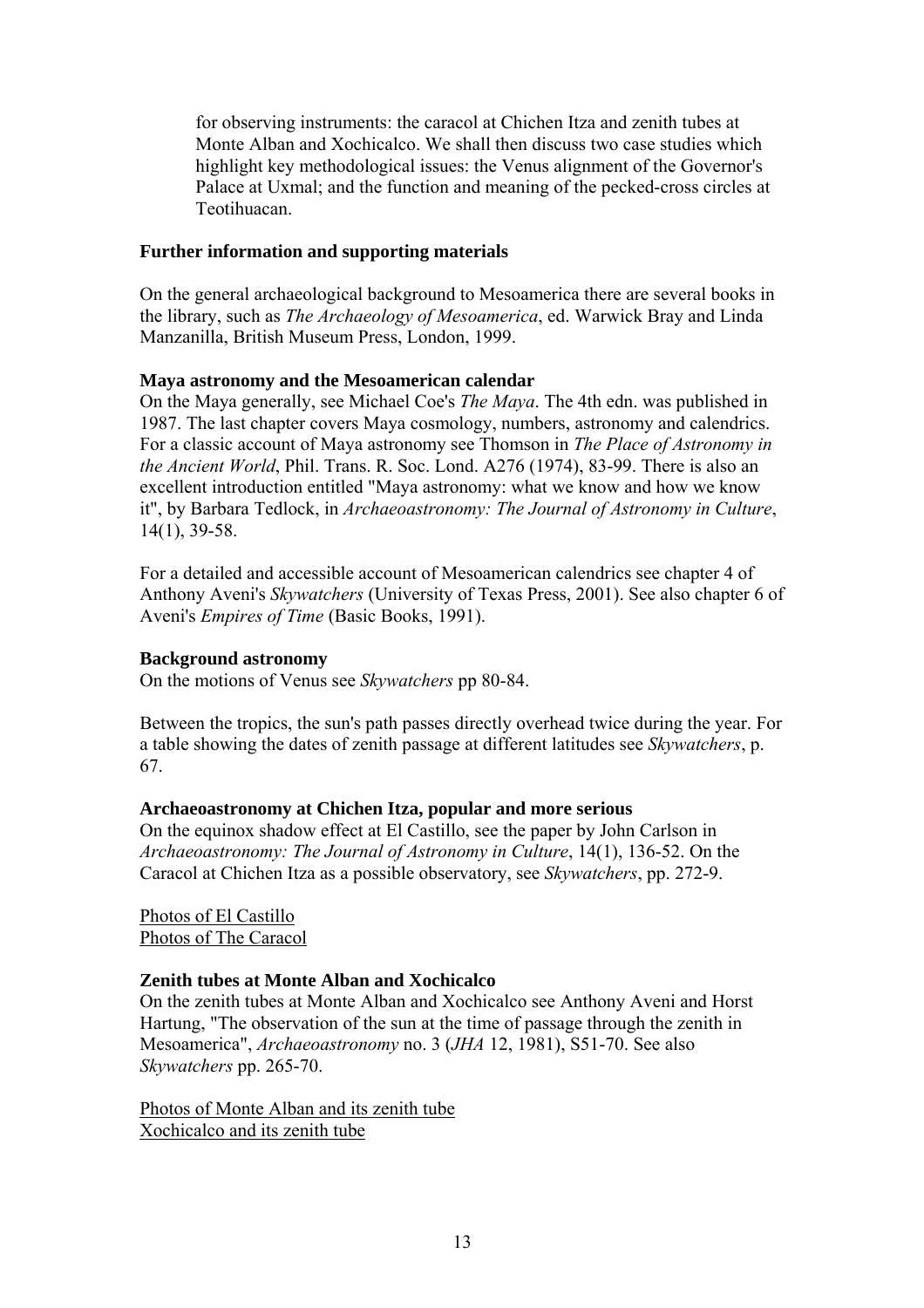## **The Venus alignment at the Governer's Palace, Uxmal**

For a full account see *Skywatchers*, pp. 283-8. For a different view on the Venus alignment, which is disputed by Aveni, see Sprajc's paper (ch 24) in *[Archaeoastronomy in the 1990s](http://www.le.ac.uk/has/cr/oldrug/aa/bib/i6.html)*. A paper by Harvey and Victoria Bricker, "Astronomical References in the Throne Inscription of the Palace of the Governor at Uxmal", *Cambridge Archaeological Journal*, 6 (1996), 191-229, shows very well indeed how an integrated, cross-disciplinary approach, involving a reinterpretation of the hieroglyphic "Throne inscription" above the central doorway of the Governor's Palace at at Uxmal (part of which depicts Mayan zodiacal constellations), together with archaeological and archaeoastronomical evidence, really can advance our understanding of the Mayan celestial imagery, encapsulated both in its inscriptions and its architectural alignment. The paper is accompanied by comments from other scholars and a response by the authors.

## [Photos of Uxmal and the Venus alignment at the Governor's Palace](http://www.le.ac.uk/has/cr/oldrug/aa/a3015/fotos15.html)

## **Teotihuacan and the cross-circles**

On the idea that pecked cross-circles might have been used as survey markers at Teotihuacan, see Chiu and Morrison, "Astronomical origin of the offset street grid at Teotihuacan", *Archaeoastronomy* no. 2 (*JHA* 11)(1980), S55-64.

For a critique, see Ruggles and Saunders, "The interpretation of the pecked cross symbols at Teotihuacan..", *Archaeoastronomy*, no, 7 (*JHA* 15)(1984), S101-110. This is followed by a rejoinder by Aveni. For further methodological discussion see Aveni's paper (ch 20) in *[Records in Stone](http://www.le.ac.uk/has/cr/oldrug/aa/bib/i4.html)*. For the broader context see *Skywatchers*, pp. 222-35.

[Photos of Teotihuacan and some of the cross-circles](http://www.le.ac.uk/has/cr/oldrug/aa/a3015/fotos16.html)

## **Lecture 8: Integrating evidence from art and ethnohistory**

## **Objectives**

To give an understanding of the context within which American archaeoastronomy developed in the 1980s and beyond. Today's lecture continues the discussion of different ways in which evidence from other sources can be integrated with evidence from the archaeological record, identifying some of the fundamental methodological issues that arise.

There are two cases studies, which introduce evidence from art and ethnohistory. The first concerns sacred geography in the valley of Mexico in Aztec and pre-Aztec times. The second, more extensive, case study concerns continuity of tradition in southern Peru from pre-Inca to Inca and through to modern times.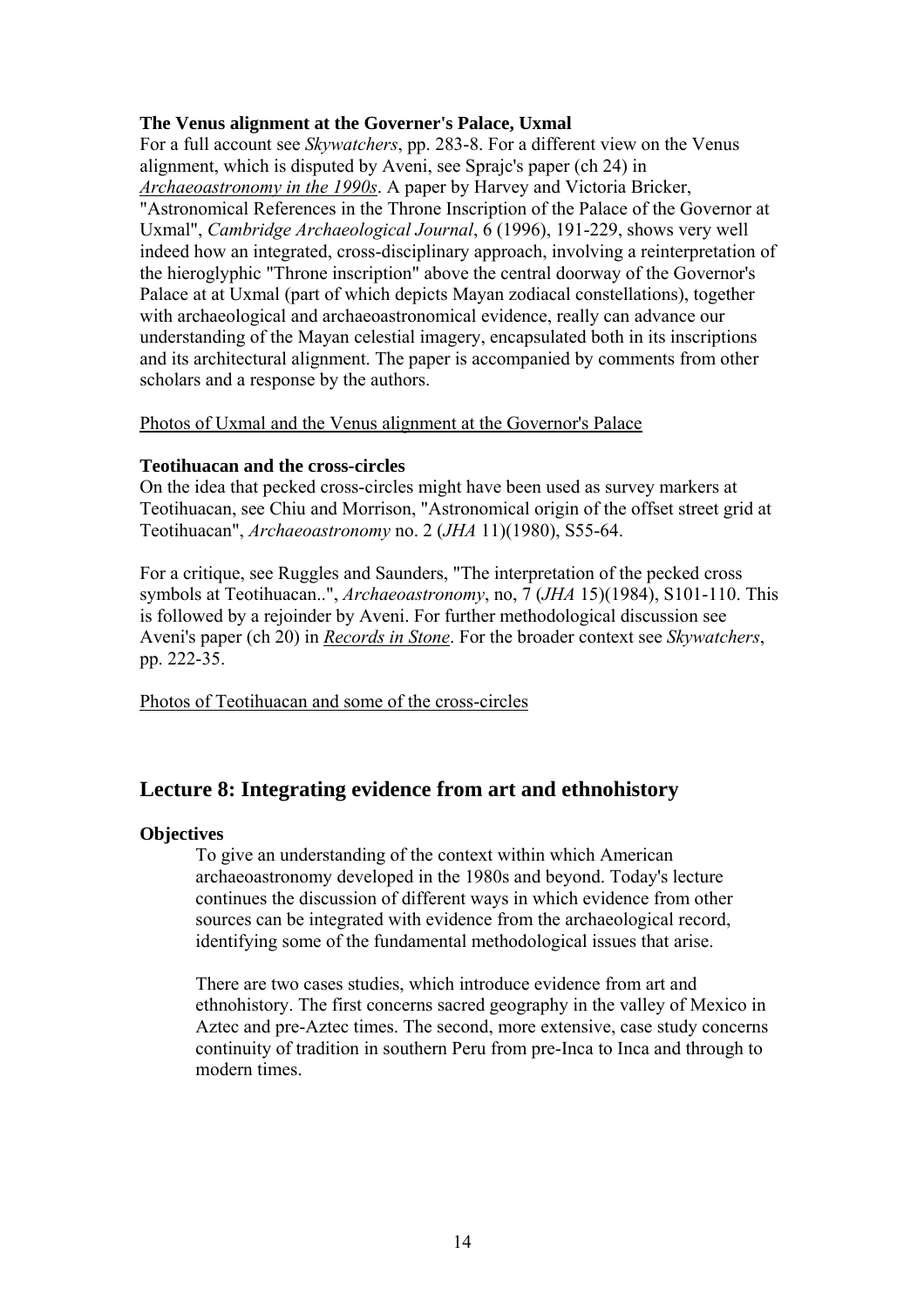## **Further information and supporting materials**

## **Tenochtitlan and sacred geography in the valley of Mexico**

On the Templo Mayor, Tenochtitlan see Davíd Carrasco (ed.), *To Change Place: Aztec Ceremonial Landscapes* (University Press of Colorado, 1991). On Aztec and pre-Aztec sacred geography see Johanna Broda's "Astronomical Knowledge, Calendrics, and Sacred Geography in Ancient Mesoamerica", chapter 9 of *[Astronomies and Cultures](http://www.le.ac.uk/has/cr/oldrug/aa/bib/i5.html)*. See also Stanislaw Iwaniszewski's article "Archaeology and Archaeoastronomy of Mount Tlaloc, Mexico: a Reconsideration", *Latin American Antiquity*, 5(2), 1994, 158—76. John Carlson's ideas relating to Cacaxtla and Xochitecatl, presented at the Oxford 5 conference in summer 1996, are to be published in the conference proceedings, but for his ideas on Venus-regulated warfare and ritual sacrifice in ancient Mesoamerica see chapter 8 of *[Astronomies and](http://www.le.ac.uk/has/cr/oldrug/aa/bib/i5.html)  [Cultures](http://www.le.ac.uk/has/cr/oldrug/aa/bib/i5.html)*.

## [Photos of Cacaxtla, Xochitecatl, and La Malinche](http://www.le.ac.uk/has/cr/oldrug/aa/a3015/fotos20.html)

## **Nazca, Cuzco, and the enduring concept of radiality**

On the general archaeological background to South America there are several books in the library, such as *Ancient South America* by Karen Olsen Bruhns, Cambridge University Press (Cambridge World Archaeology series), 1994.

The best general source on the issue at hand, and a good read to boot, is Anthony Aveni's *Nasca: Eighth Wonder of the World?* (British Museum Press, 2000). For a briefer introduction see ch. 9 of *Ancient Astronomies*, ed. A.F.Aveni (Smithsonian Institution, Washington, 1993).

For the definitive academic account and most thorough overview on the Nazca lines and their intepretation see *The Lines of Nazca*, ed. A.F.Aveni (American Philosophical Society, Philadelphia 1990), which contains articles from many points of view (archaeological, ethnographic, astronomical/statistical) focussing on the different types of data relevant to the interpretation of the Nazca lines.

## [Ground markings on the Nazca pampa](http://www.le.ac.uk/has/cr/oldrug/aa/a3015/fotos17.html)

## [Building a line: a modern exercise](http://www.le.ac.uk/has/cr/oldrug/aa/a3015/fotos18.html)

On Incaic astronomy see *Astronomy and Empire in the Ancient Andes* by Brian Bauer and David Dearborn (University of Texas Press, 1995). Aveni's *Stairways to the Stars: Skywatching in Three Great Ancient Cultures* (Wiley, 1997) contains a good section on the Cusco *ceques*, but see also *The Sacred Landscape of the Inca* by Brian Bauer (University of Texas Press, 1998).

[Modern Cuzco](http://www.le.ac.uk/has/cr/oldrug/aa/a3015/fotos19.html)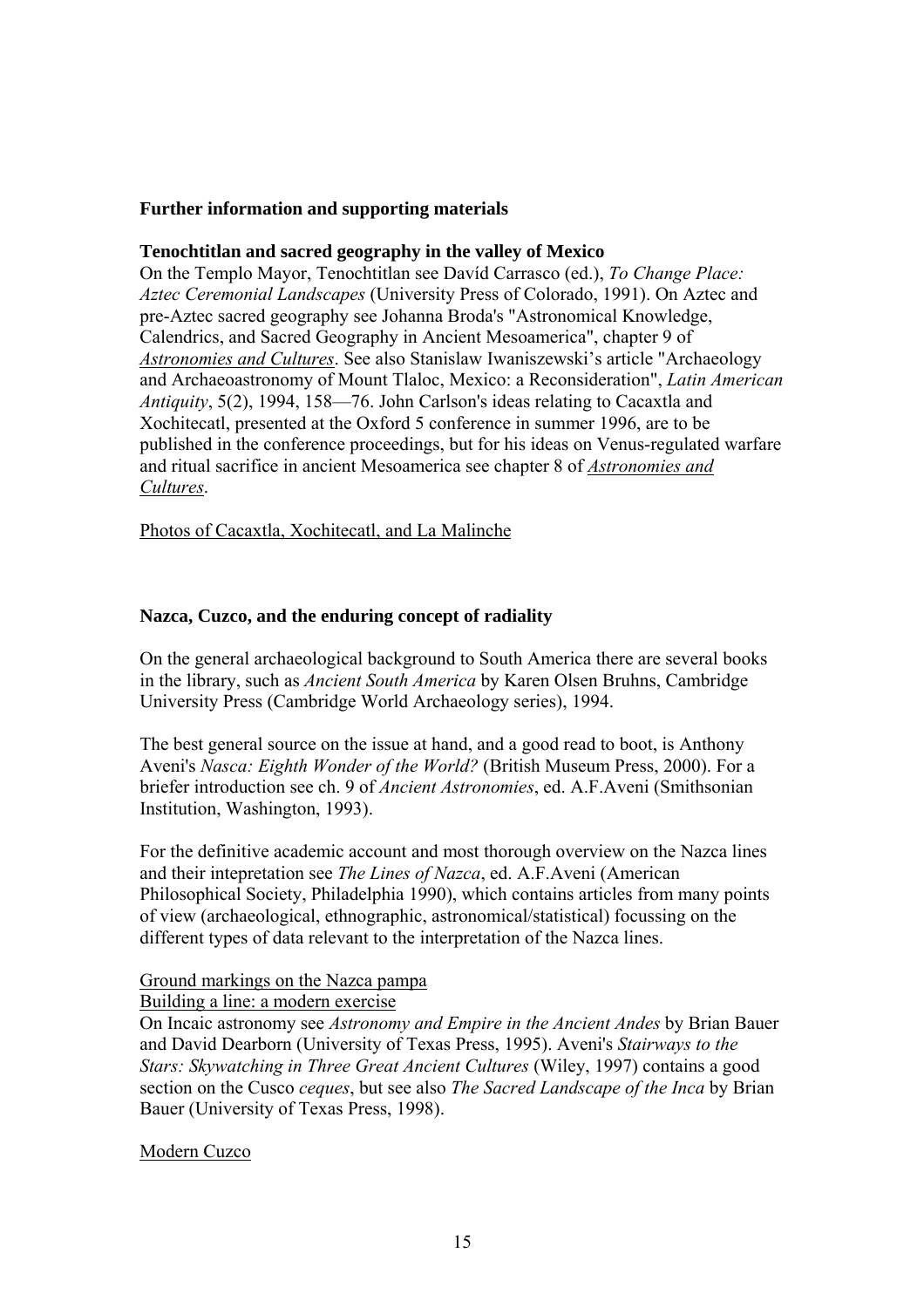Aveni mentions *quipu* (or *khipu*) on pp. 308-310 of *Skywatchers*. For the keen, there is lots more about them in Gary Urton's *The Social Life of Numbers* (University of Texas Press, 1997), in the context of an exploration of indigenous concepts of number amongst the Quechua-speaking peoples of South America. In 1996, thirty-two previously undiscovered quipu/khipu were found in association with mummy-bundles in cliff-side caves in north-eastern Peru. One of these appears to be a two-year calendar with additional information given for particular dates. A paper by Gary Urton entitled "A calendrical and demographic tomb text from Northern Peru" (*Latin American Antiquity*, 12(2) (2001), 127-147) conveys the excitement of this discovery, and also refers to other, more general, references on the quipu.

On Misminay, see Gary Urton's *At the Crossroads of the Earth and Sky* (University of Texas Press 1981).

## **Lecture 9: Astronomy in context: case studies from modern indigenous groups**

**Objectives** 

To illustrate, through case studies from modern indigenous groups, the differing nature of astronomies in non-Western cultural contexts and to highlight and question a number of assumptions that are commonly made when studying astronomies in historic or prehistoric contexts.

## **Further information and supporting materials**

## **The Hopi ceremonial calendar**

The precision of the Hopi horizon calendar is referred to extensively, for example in Colin Renfrew's *Before Civilization*. See also Stephen McCluskey, "The astronomy of the Hopi Indians", *Journal for the History of Astronomy* 8 (1977), 174–95; "Space, time and the calendar in the traditional cultures of America", chapter 3 of *[Archaeoastronomy in the 1990s](http://www.le.ac.uk/has/cr/oldrug/aa/bib/i6.html)*. Steve has also supplied two additional references: "Calendars and Symbolism: Functions of Observation in Hopi Astronomy", *Archaeoastronomy* (supplement to *Journal for the History of Astronomy*), 15 (1990), S1-S16; and "Historical Archaeoastronomy: The Hopi Example", pp. 31-57 in Anthony F. Aveni (ed.) *Archaeoastronomy in the New World* (Cambridge: Cambridge University Press, 1982). In addition, on the Zuni and their sun-watching stations see Michael Zeilik, "Keeping the sacred and planting calendar: archaeoastronomy in the Pueblo southwest", chapter 10 in *World Archaeoastronomy* (see [main reading list\).](http://www.le.ac.uk/has/cr/oldrug/aa/a3015/booklist.html)

## **Mursi time-reckoning**

The original paper on this is David Turton and Clive Ruggles, "Agreeing to disagree: the measurement of duration in a southwestern Ethiopian community", *Current Anthropology* 19 (1978), 585–600. For commentary see, e.g., Aveni's *Empires of Time* (see [main reading list\)](http://www.le.ac.uk/has/cr/oldrug/aa/a3015/booklist.html), pp. 172–4.

## **The Borana calendar and Namoratunga**

For all the relevant references see chapter 11 of *[Archaeoastronomy in the 1990s](http://www.le.ac.uk/has/cr/oldrug/aa/bib/i6.html)*.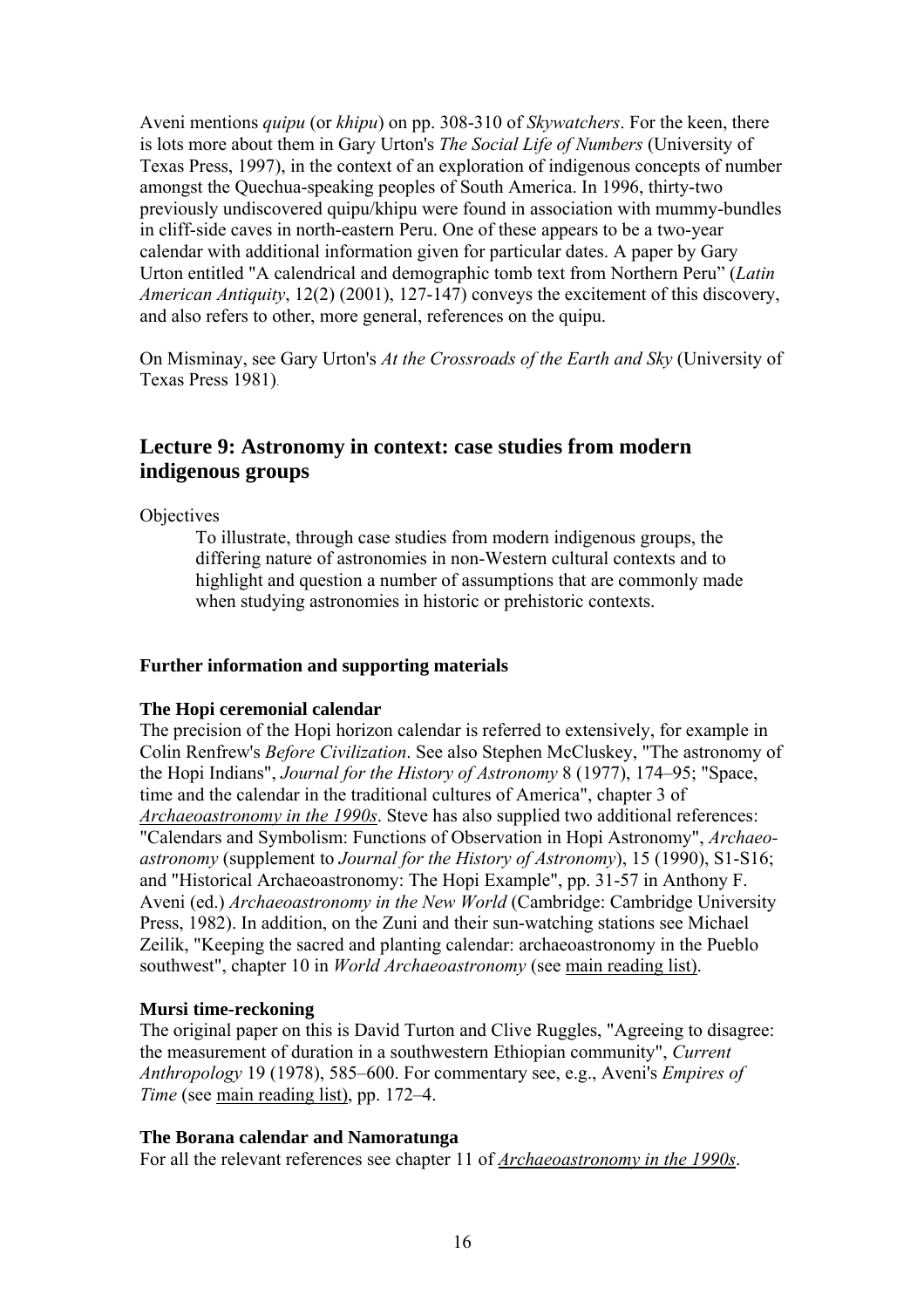## **Cosmology and architecture in the US South-west**

On the Pawnee see Von Del Chamberlain, *When Stars Came Down to Earth: Cosmology of the Skidi Pawnee Indians of North America*, Ballena Press/Center for Archaeoastronomy, 1982, esp. pp. 155–62 and178–83 on earth lodges. On the Navajo see Trudy Griffin-Pierce, *Earth is my Mother, Sky is my Father: Time and Astronomy in Navajo Sandpainting*, University of New Mexico Press, 1992, esp. pp. 21 and 92–6 on hogans.

For a glimpse of the sheer complexity that may be encountered when we try to understand the ways in which the structure of the cosmos is reflected in a whole variety of aspects of social behaviour, compare the example of the Yucatec Maya village of Yalcobá (John R. Sosa, "Cosmological, symbolic and cultural complexity among the contemporary Maya of Yucatan", pp. 130–42 of *World Archaeoastronomy* (see [main reading list\).](http://www.le.ac.uk/has/cr/oldrug/aa/a3015/booklist.html)

## **Seminar session 2**

## **Aims of the session**

The main aim, as with the first session, is to have a broad-based discussion focussing on issues of interpretation and explanation. The central question is: how best do we go about formulating sensible theories about the social context of astronomy in various social contexts around the world? The three groups of people will lead the discussion with short presentations in a format of their choosing, but there will be plenty of time for a debate to lead on from there. I hope to be feeding in and clarifying issues, but primarily I want to get you all thinking, so the floor is yours rather than mine and I aim to be doing as little talking as possible!

## **Groups and topics**

Groups and topics for this session are as follows:

Group 1: Nick, Vicky, Sadie Astronomy and conceptions of space and time

Group 2: Anna-Louise, Tom, Katie, Joanna Astronomy and calendrical development

Group 3: Hannah, Jonathan, Daniel Astronomy and sacred landscapes

## **Words of advice**

All the topics are broad and thematic, and you could tackle them in a number of ways in order to raise key issues. Chapter 9 from *Astronomy in Prehistoric Britain and Ireland* should provide an adequate starting point for further reading in each case, and chapter 1 of *Astronomies and Cultures* should also be helpful. The following are some initial suggestions for suitable case studies, mainly from the Oxford 3 books (note the overlaps):

Stephen McCluskey, "Space, time and the calendar in the traditional cultures of America", chapter 3 in *Archaeoastronomy in the 1990s*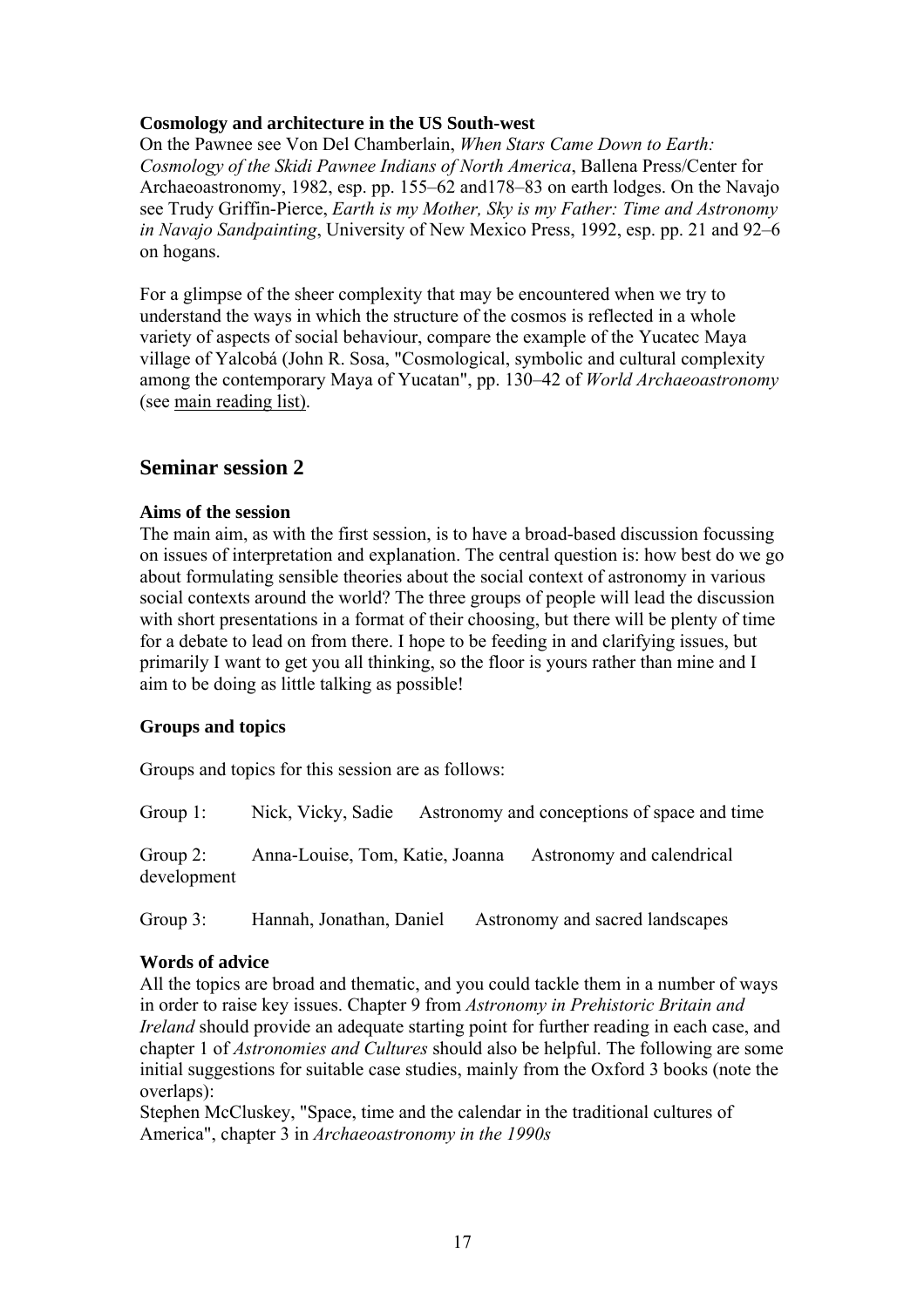- Joanna Broda, "Astronomical knowledge, calendrics and sacred geography in ancient Mesoamerica", chapter 9 in *Astronomies and Cultures*
- David Turton and Clive Ruggles, "Agreeing to disagree: the measurement of duration in a southwestern Ethiopian community", *Current Anthropology*, 19 (1978), 585–600. Stephen McCluskey, *Astronomies and Cultures in Early Medieval Europe*, Cambridge University Press, 1998 (see also chapter 4 in *Astronomies and Cultures*)
- Joanna Broda, "Astronomical knowledge, calendrics and sacred geography in ancient Mesoamerica", chapter 9 in *Astronomies and Cultures* Malville and Fritz, "Cosmos and Kings at Vijayanagara", chapter 6 in *Astronomies and Cultures* Brian Bauer and David Dearborn, *Astronomy and Empire in the Ancient Andes*, University of Texas Press, 1995

Then, as a final treat, Matt Parker will be doing a ten-minute presentation on positional astronomy -- the perfect revision aid for those who feel a little rusty about the basic astronomical concepts!

## **Essay title and information**

## **The four essay titles are:**

- 1. A good deal of work in archaeoastronomy concentrates on astronomical alignments in architecture. To what extent does the broader archaeological and historical evidence support this prepossession?
- 2. In what different ways can the celestial cycles affect the timing of human activities and how this can be reflected in the material record?
- 3. How does the general appearance of the sky differ between polar, temperate, and tropical latitudes? In what ways can the general appearance of the sky influence the development and nature of creation myths, calendars and cosmologies?
- 4. "Hierophanies" involving interplays of shadow and light at sacred places sometimes produce special effects visible on only very rare occasions. They have aroused the interest of archaeoastronomers for decades and have often created enormous public interest, forming an essential part of the "popular" image of archaeoastronomy. What can they tell the archaeologist?

The word limit is 3000 words and the deadline for submission of the essay is Tuesday May 6 (by 5.00 p.m.).

Each question covers a very broad topic and could be elaborated upon in many different ways. Whichever question you choose, you will be expected to invoke a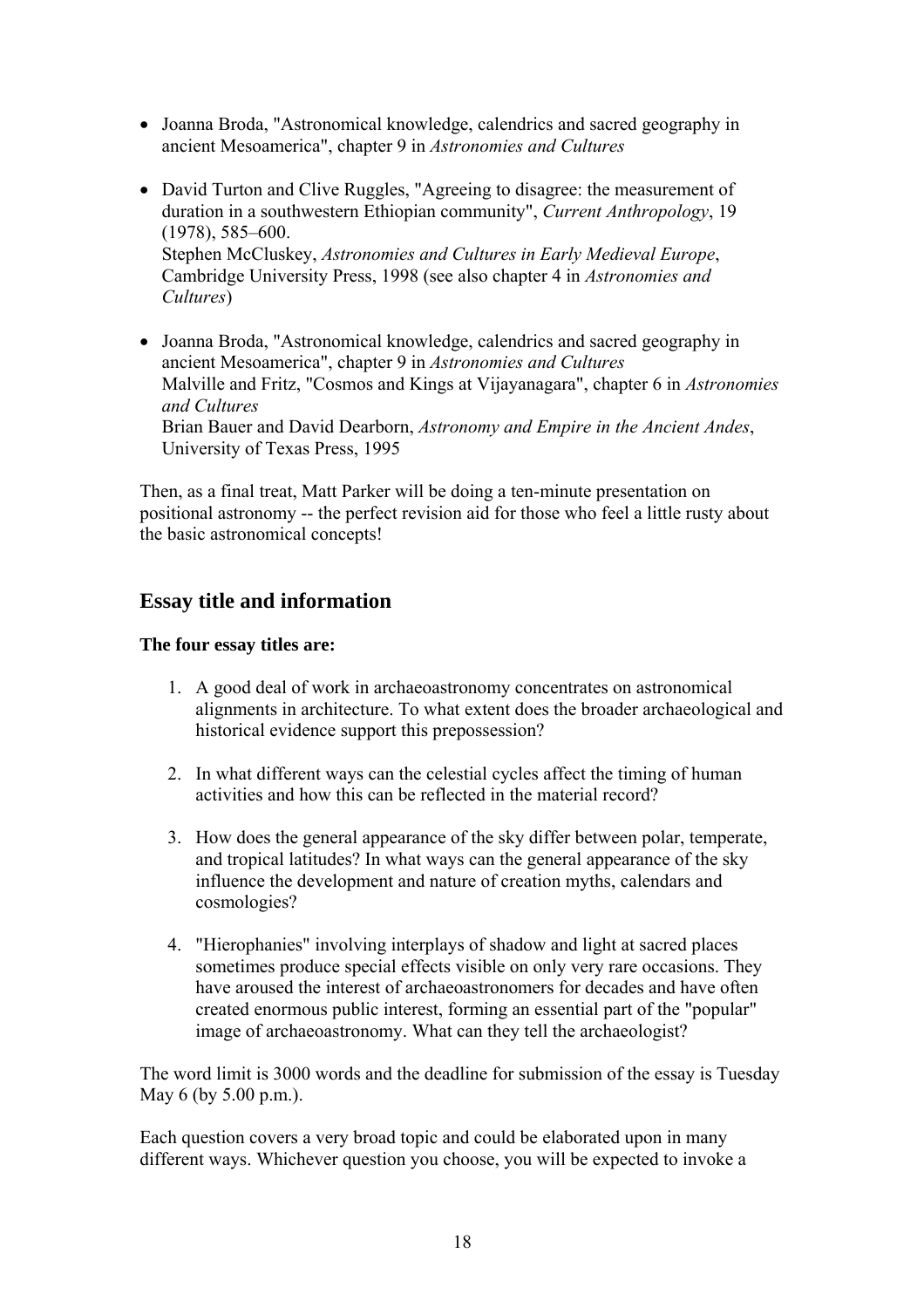wide range of case studies from different chronological periods and geographical areas, *avoiding* those that have been covered in some detail in lectures.

In the first seminar session we concentrated on some case studies that have appeared recently in the mainstream archaeological literature. In your background research for the essays you will need to look particularly at the archaeoastronomy literature. In addition to the two journals

- 1. *Archaeoastronomy: The Journal of Astronomy in Culture*, published by the University of Texas Press, and
- 2. the *Archaeoastronomy* supplement to the *Journal for the History of Astronomy*, published by Science History Publications in the UK,

both of which are available in the library, there are several volumes of conference proceedings that provide a good range of source material, including those listed amongst the core texts. Some of the most useful ones are:

- *Astronomies and cultures*, edited by Clive Ruggles and Nicholas Saunders (University Press of Colorado, 1993) and *Archaeoastronomy in the 1990s*, edited by Clive Ruggles (Group D, 1993). These two volumes form the proceedings of the 3rd "Oxford" international symposium on archaeoastronomy held in St Andrews, Scotland, in 1990.
- *World Archaeoastronomy*, edited by Anthony Aveni (Cambridge University Press 1999), the proceedings of the 2nd "Oxford" international symposium on archaeoastronomy, held in Mérida, Mexico, in 1986.
- *Astronomy, Cosmology and Landscape*, edited by Clive Ruggles, Frank Prendergast and Tom Ray (Ocarina Books, 2001), the proceedings of the 1998 SEAC (European archaeoastronomy) conference held in Dublin, Ireland.
- *Astronomy and cultural diversity : proceedings of the International Conference "Oxford VI & SEAC 99"*, edited by César Esteban and Juan Antonio Belmonte (Organismo Autónomo de Museos del Cabildo de Tenerife, 2000). This is the proceedings of the 6th "Oxford" international symposium on archaeoastronomy, jointly with the SEAC99 (European archaeoastronomy) meeting, held in La Laguna, Tenerife, in 1999.
- *Астрономия Древний Обшесть (Astronomy of Ancient Societies)*, edited by T.M. Potyomkina and V.N. Obridko (Nauka, 2002), the proceedings of the SEAC 2000 conference held in Moscow. Papers are either in Russian with extended abstracts in English, or vice versa.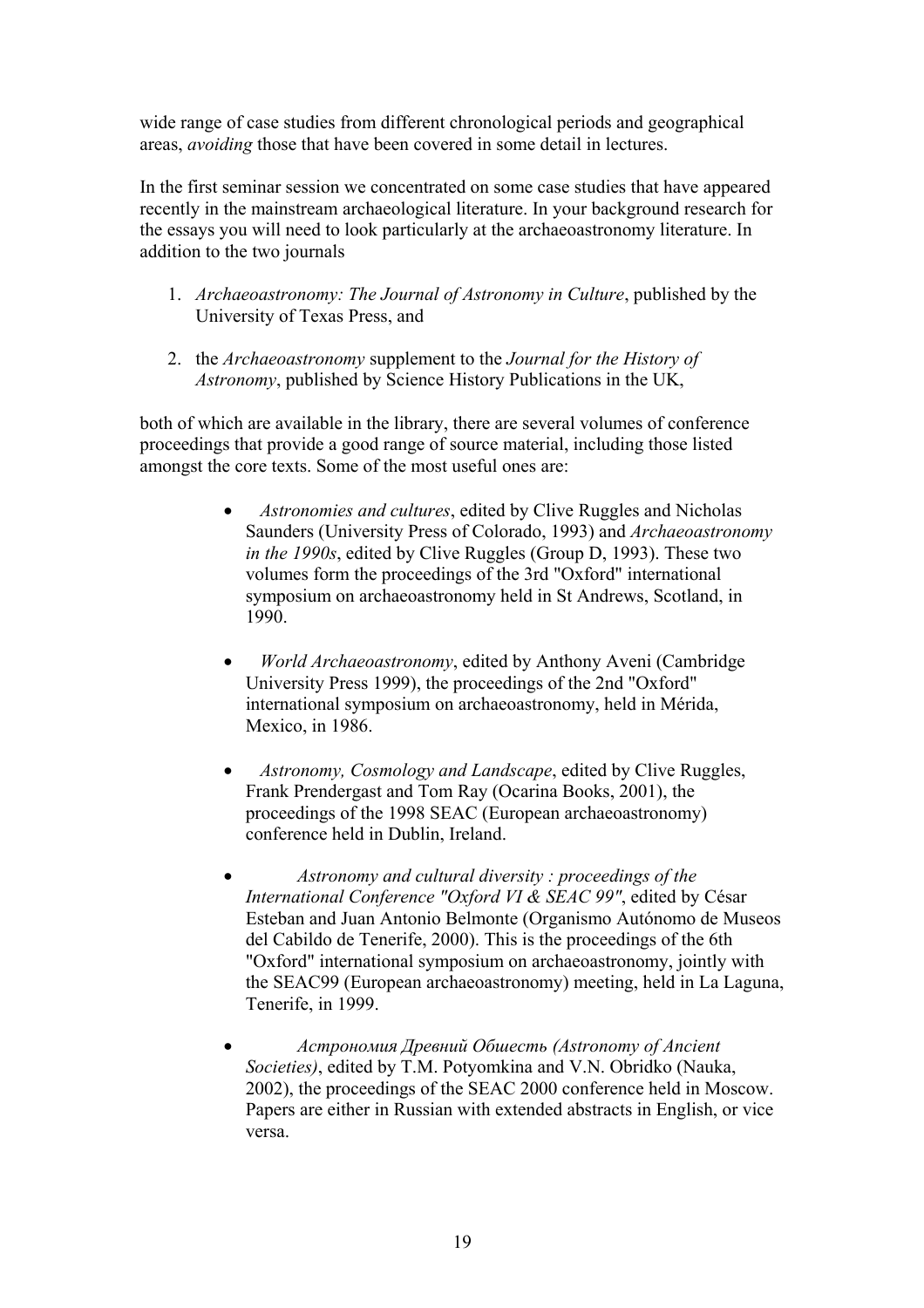- *Actes de la Vème Conférence Annuelle de la SEAC*, edited by Arnold Lebeuf, Marius S. Ziolkowski and Arkadiusz Soltysiak (University of Warsaw, 1997), the proceedings of the 1997 SEAC (European archaeoastronomy) conference held in Warsaw, Poland.
- *Actas del IV Congreso de la SEAC "Astronomia en la cultura"*, edited by Carlos Jaschek and Fernando Atrio (University of Salamanca, 1997), the proceedings of the 1996 SEAC (European archaeoastronomy) conference held in Salamanca, Spain.
- *Ancient times, modern methods : proceedings of the third Annual General Meeting of the European Society for Astronomy in Culture (SEAC), Sibiu, 31 August-2 September 1995*, edited by Florin Stanescu (Lucian Blaga University, Sibiu, 1999), the proceedings of the 1995 SEAC (European archaeoastronomy) conference held in Sibiu, Romania.
- *Proceedings of the second SEAC Conference, Bochum, 29-31 August 1994*, edited by Wolfhard Schlosser (Ruhr-Universität, 1996), the proceedings of the 1994 SEAC (European archaeoastronomy) conference held in Bochum, Germany.
- *Astronomical traditions in past cultures: proceedings of the first Annual General Meeting of the European Society for Astronomy in Culture (SEAC), Smolyan, Bulgaria, 31 August-2 September 1993*, edited by Vesselina Koleva and Dimiter Kolev (Bulgarian Academy of Sciences, 1996), the proceedings of the 1993 SEAC (European archaeoastronomy) conference held in Smolyan, Bulgaria.

All of these are available in the library.

# **Reading List**

This page lists the main core texts for the course. Many other books and papers are listed elsewhere in the on-line resources for this course, which will be linked in as the course progresses, but I cannot guarantee that these will all be in the library or bookshop.

## **Essential reading**

*[Astronomy in Prehistoric Britain and Ireland](http://www.yale.edu/yup/books/078145.htm)*, by Clive Ruggles (Yale University Press, 1999). This is the core text for the first part of the course.

*[Skywatchers](http://www.utexas.edu/utpress/books/avesk2.html)*, by Anthony F. Aveni (University of Texas Press, 2001). This longawaited update to Aveni's *Skywatchers of Ancient Mexico*, which was published in 1980, is a comprehensive and up-to-date survey of Mesoamerican archaeoastronomy that provides an essential background to the second part of the course.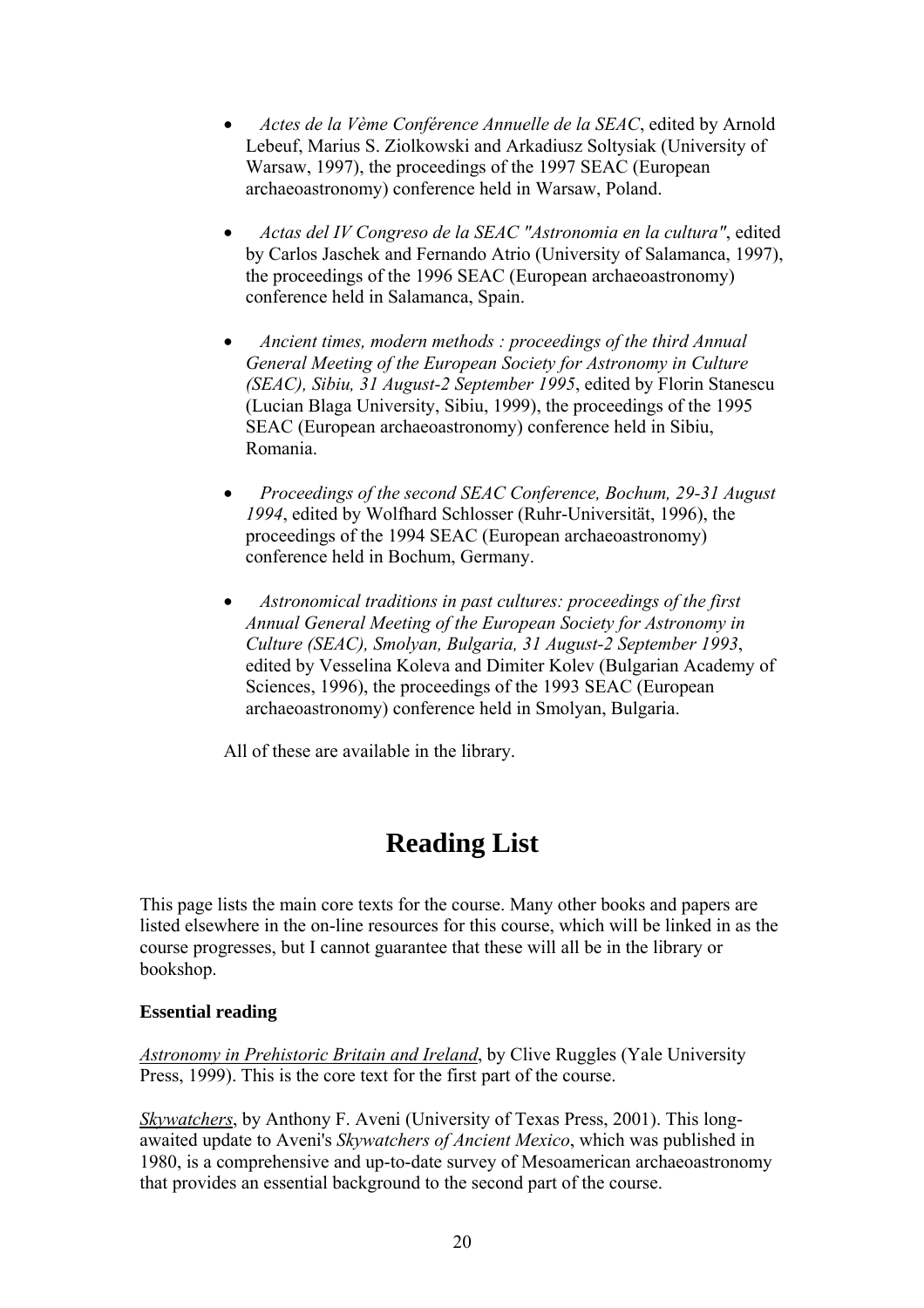*[Tombs, Temples and their Orientations: A New Perspective on Mediterranean](http://www.oxbowbooks.com/bookinfo.cfm?CFID=4321437&CFTOKEN=82818925&ID=31701)  [Prehistory](http://www.oxbowbooks.com/bookinfo.cfm?CFID=4321437&CFTOKEN=82818925&ID=31701)*, by Michael Hoskin (Ocarina/Oxbow Books, 2001). This synthesis of Hoskin's fieldwork over many years in southern Europe epitomizes the new direction taken by European archaeoastronomy in recent years.

*[Astronomies and Cultures](http://www.le.ac.uk/has/cr/oldrug/aa/bib/i5.html)*, edited by Clive Ruggles and Nicholas Saunders (University Press of Colorado, 1993) and *[Archaeoastronomy in the 1990s](http://www.le.ac.uk/has/cr/oldrug/aa/bib/i6.html)*, edited by Clive Ruggles (Group D Publications, 1993).

These two volumes arising from the third 'Oxford' International Conference on Archaeoastronomy, held in St. Andrews in 1990, contain a variety of papers that are still widely cited. A&Cs contains ten longer overviews papers while AA90s contains 31 shorter research reports. Together, the various contributions cover theory, method and practice and give an excellent insight into the scope of work in archaeoastronomy as well as some of the main issues of contention.

## **Highly desirable**

Each of the following three volumes, arising from major archaeoastronomy conferences, contains a selection of papers demonstrating a variety of study areas and approaches within the subject.

*[Astronomy, Cosmology, and Landscape](http://www.oxbowbooks.com/bookinfo.cfm?CFID=4321437&CFTOKEN=82818925&ID=31707)*, edited by Clive Ruggles, Frank Prendergast and Tom Ray (Ocarina Books, 2001). SEAC is the leading organisation for European archaeoastronomy, and this is the proceedings of the SEAC98 meeting held in Dublin.

*Astronomy and Cultural Diversity*, edited by Juan Belmonte and César Esteban (Organismo de Museos del Cabildo de Tenerife, La Laguna, Tenerife, 2000). The SEAC99 (European) meeting was combined with the triennial 'Oxford' International conference and this is one of two volumes of papers arising from this joint meeting. The remaining, keynote papers have been published in volume 15 of *[Archaeoastronomy: The Journal of Astronomy in Culture](http://www.wam.umd.edu/~tlaloc/archastro/journal.html)* (2001).

*World Archaeoastronomy*, edited by Anthony F. Aveni (Cambridge University Press, 1989). The Proceedings of the Second 'Oxford' International Conference on Archaeoastronomy, held in Mérida (Mexico) in 1986. The best compendium of research in archaeoastronomy in the mid-1980s.

## **See also**

*Stairways to the Stars*, by Anthony F. Aveni (Wiley, 1997). Based around three case studies -- "megalithic astronomy" in prehistoric Britain, the ancient Maya, and the Inca empire -- this book is aimed at the non-specialist and provides a highly readable introduction to the principles and scope of archaeastronomy. However, for more upto-date and detailed material in the first two areas see *Astronomy in Prehistoric Britain and Ireland* and *Skywatchers* respectively (for details see above). And for a different perspective on Incaic archaeoastronomy see *Astronomy and Empire in the Ancient Andes* (for details see below).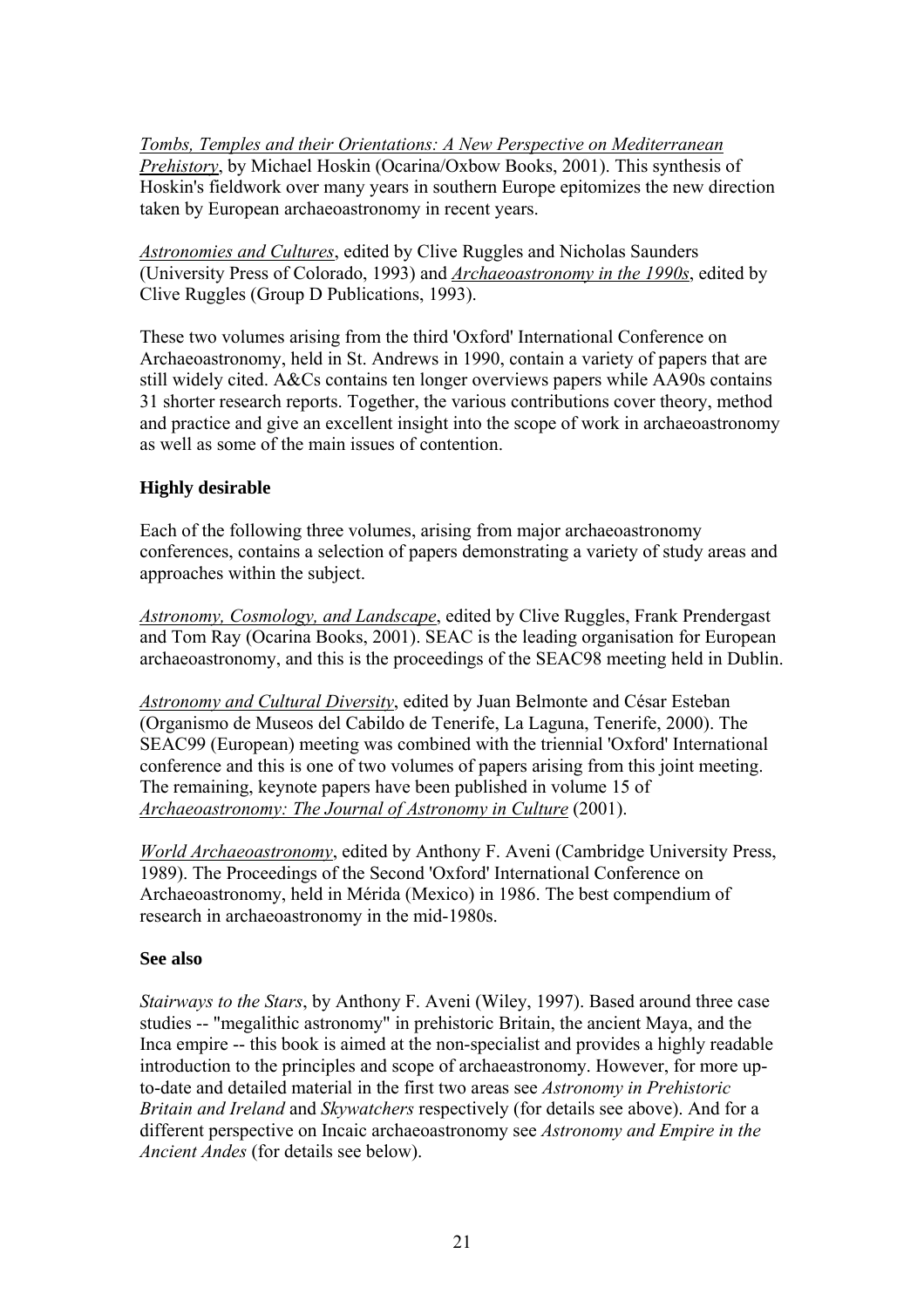*Conversing with the Planets*, by Anthony F. Aveni (Times Books, 1992) and *Empires of Time*, by Anthony F. Aveni (Basic Books, 1992). Two excellent books discussing the social context of astronomy. Second editions of both have recently appeared, published by the University Press of Colorado.

*Astronomy and Empire in the Ancient Andes*, by Brian S. Bauer and David S.P. Dearborn (University of Texas Press, 1995). An examination of the place of ancient astronomy in the Inca world.

*Astronomies and Cultures in Early Medieval Europe*, by Stephen C. McCluskey (Cambridge University Press, 1998). This new book covers the development of astronomies in Europe from Celtic Gaul through to late Medieval times. It is important in addressing questions that normally fall outside the remit of history of astronomy and until now have been largely ignored by archaeoastronomers.

*The Oxford Encyclopedia of Mesoamerican Cultures* (in 3 volumes), edited by Davíd Carrasco (Oxford University Press, 2001), which is available in the reference section of the library, contains several useful articles on, or relevant to, Mesoamerican archaeoastronomy. The entries on "Astronomy" and "Festivals and festival cycles" make good starting points: then use the "see also" lists to roam more widely.

*Archaeology of Ancient Mexico and Central America: An Encyclopedia*, edited by Susan T. Evans and David L. Webster (Garland, 2001), next to the above on the reference shelves, also contains a number of relevant entries. Start at the entry on "Astronomy, archaeoastronomy, and astrology" or look up "Astronomy" in the index. *Astronomy across Cultures*, edited by Helaine Selin (Kluwer, Dordrecht, 2000). This is a very useful compendium of preliterate astronomical traditions amongst human societies in places as diverse as central and southern Africa, the Islamic world, southeast Asia, aboriginal Australia, and ancient Polynesia. However, it is shockingly expensive and only a single copy is likely to be available in the library.

*[Astronomy before the Telescope](http://www.oxbowbooks.com/bookinfo.cfm?CFID=4321437&CFTOKEN=82818925&ID=15521)*, edited by Christopher Walker (British Museum Press, 1996). This book mainly concerns topics within the history of astronomy, but the chapters on archaeoastronomy in Europe, astronomy in the Americas, and indigenous astronomy in Africa, Australia and Polynesia are all relevant.

## **Useful journals**

The two main journals in archaeoastronomy are *[Archaeoastronomy: The Journal of](http://www.wam.umd.edu/~tlaloc/archastro/journal.html)  [Astronomy in Culture](http://www.wam.umd.edu/~tlaloc/archastro/journal.html)*, published by the University of Texas Press, Austin, and the *Archaeoastronomy* supplement to the *Journal for the History of Astronomy*, published in Cambridge. Both are available to students and staff in the University of Leicester's library.

## **URL's**

<http://www.le.ac.uk/has/cr/oldrug/aa/index.html>

<http://www.le.ac.uk/has/cr/oldrug/aa/faq.html>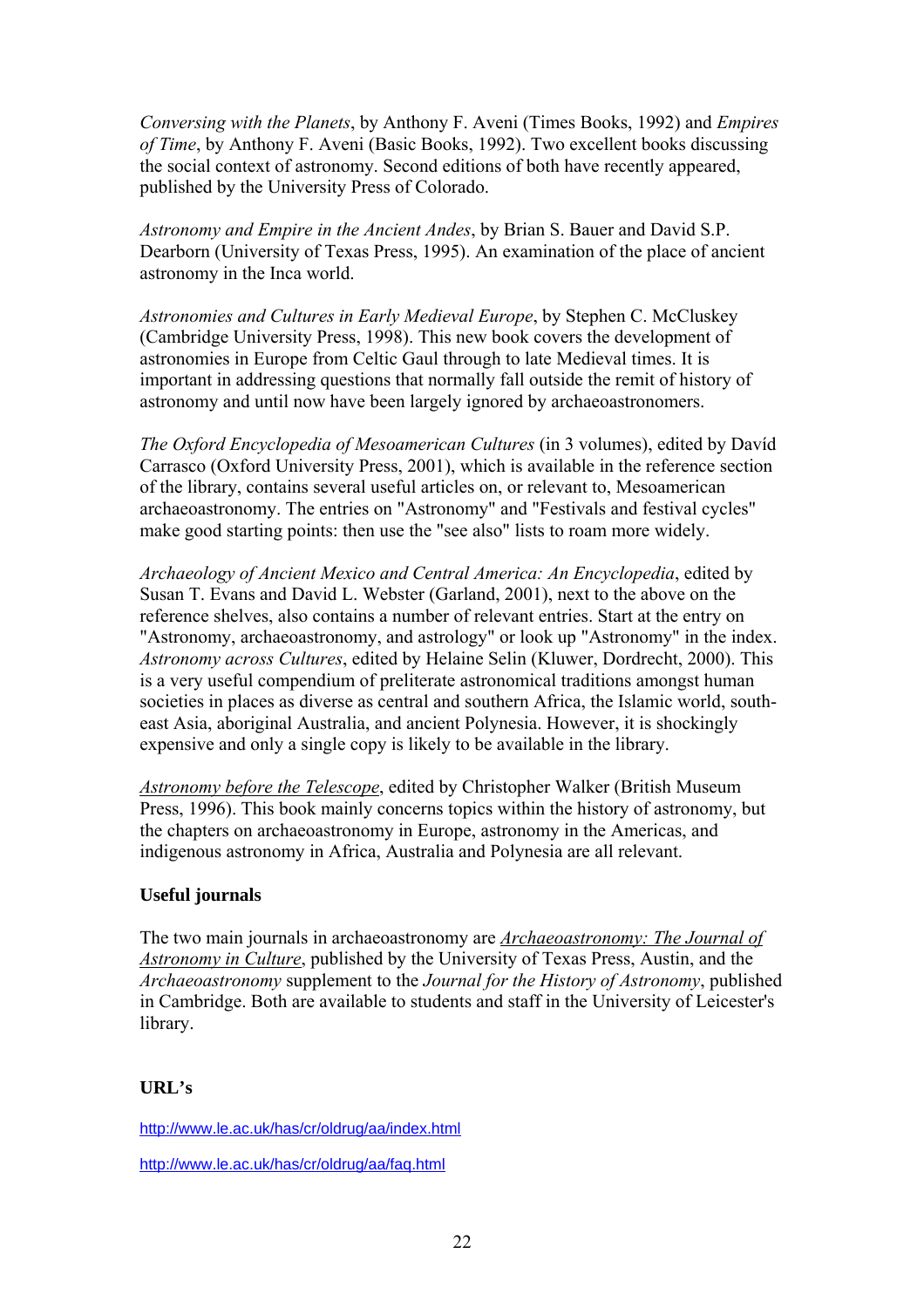<http://www.le.ac.uk/has/cr/oldrug/aa/a3015/timetable.html> <http://www.le.ac.uk/has/cr/oldrug/aa/a3015/lectures.html> <http://www.le.ac.uk/has/cr/oldrug/aa/a3015/lec1.html> <http://www.le.ac.uk/has/cr/oldrug/aa/a3015/lec2.html> <http://www.le.ac.uk/has/cr/oldrug/aa/a3015/lec3.html> <http://www.le.ac.uk/has/cr/oldrug/aa/a3015/lec4n5.html> <http://www.le.ac.uk/has/cr/oldrug/aa/a3015/sem1.html> <http://www.le.ac.uk/has/cr/oldrug/aa/a3015/lec6.html> <http://www.le.ac.uk/has/cr/oldrug/aa/a3015/lec7.html> <http://www.le.ac.uk/has/cr/oldrug/aa/a3015/lec8.html> <http://www.le.ac.uk/has/cr/oldrug/aa/a3015/lec9.html> <http://www.le.ac.uk/has/cr/oldrug/aa/a3015/sem2.html> <http://www.le.ac.uk/has/cr/oldrug/aa/a3015/essay.html> <http://www.le.ac.uk/has/cr/oldrug/aa/a3015/booklist.html> [http://www.le.ac.uk/has/cr/oldrug/image\\_collection/](http://www.le.ac.uk/has/cr/oldrug/image_collection/) <http://www.le.ac.uk/has/cr/oldrug/aa/progs/index.html> <http://www.le.ac.uk/has/cr/oldrug/aa/progs/HorizonFinder.html> <http://www.le.ac.uk/has/cr/oldrug/aa/progs/pohualli.html> <http://www.le.ac.uk/has/cr/oldrug/aa/progs/decpak.html> <http://www.le.ac.uk/has/cr/oldrug/aa/progs/pberrs.html> <http://www.le.ac.uk/has/cr/oldrug/aa/progs/stimes.html> <http://www.le.ac.uk/has/cr/oldrug/aa/progs/getdec.html> <http://www.le.ac.uk/has/cr/oldrug/aa/progs/oddsnends.html> <http://www.le.ac.uk/has/cr/oldrug/aa/resources/links.html>(not all linking correctly)

## Errors/anomalies in links(as of 20 May 2012):

Lecture 1: 1) Link to "Records In Stones" 2) Link to Euan MacKie's response to "Cosmology, calendars, and society in Neolithic Orkney: a rejoinder to Euan MacKie", by Clive Ruggles and Gordon Barclay, *Antiquity* 74 (2000), 62-74

Lecture 2: 1) Link to "Records In Stones"